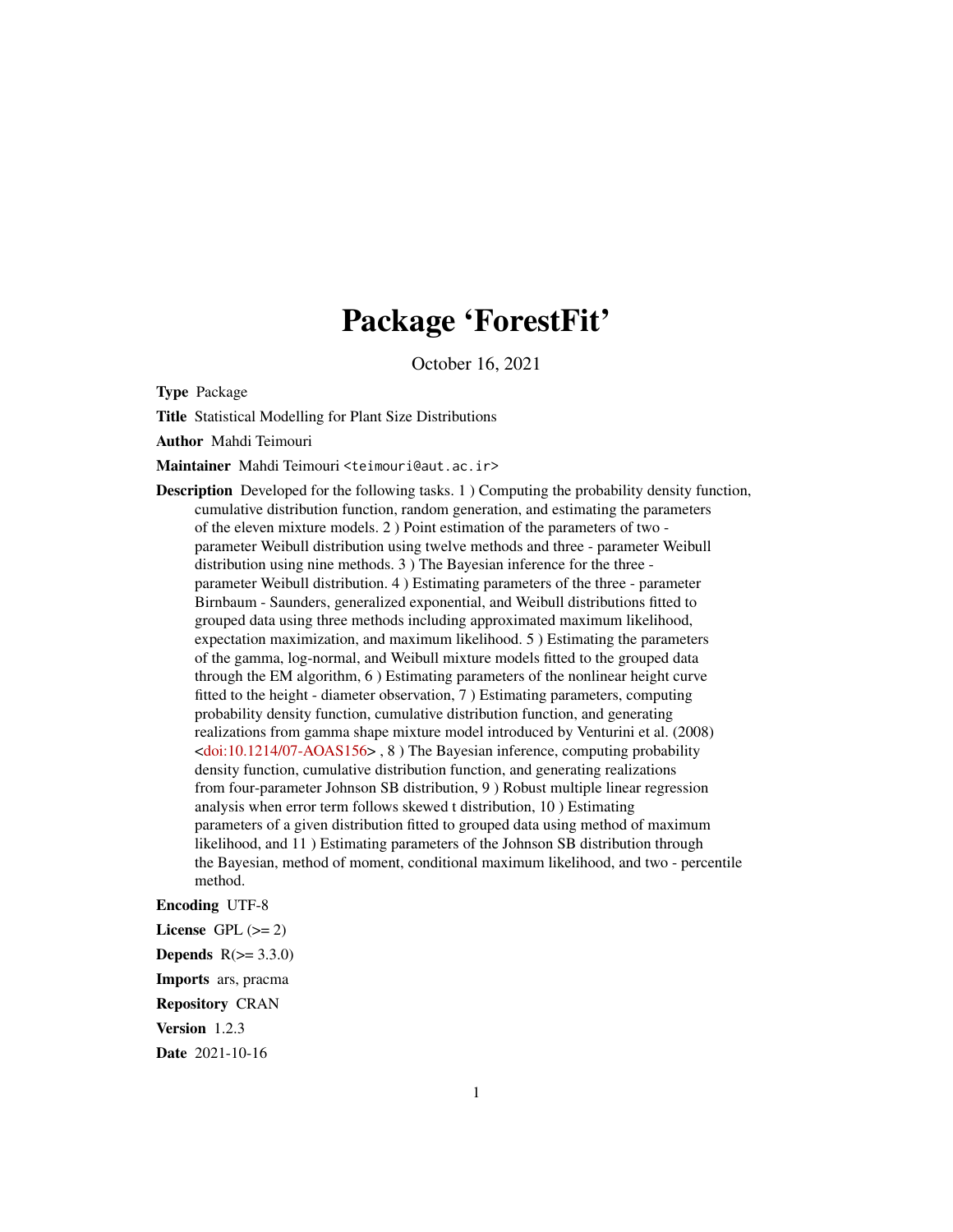<span id="page-1-0"></span>NeedsCompilation no

Date/Publication 2021-10-16 14:10:10 UTC

## R topics documented:

|       |             | $\overline{2}$ |
|-------|-------------|----------------|
|       |             | 3              |
|       | disb        | $\overline{4}$ |
|       |             | 5              |
|       | fitbayesJSB | 7              |
|       |             | 8              |
|       |             | -9             |
|       |             | <b>11</b>      |
|       |             | 13             |
|       |             | 15             |
|       |             | <sup>16</sup>  |
|       | fitmixture  | <b>18</b>      |
|       |             |                |
|       |             | 21             |
|       |             | 23             |
|       |             | 24             |
|       | pisb        | 25             |
|       |             | 26             |
|       |             | 27             |
|       | risb        | 28             |
|       |             | 29             |
|       |             | -30            |
|       |             | 31             |
|       |             | 31             |
| Index |             | 32             |

DBH *Trees height and diameter at breast height*

## Description

The DBH data contains the diameter at breast height (dbh), height and condition data for all trees centered in 108 plots of size 0.2 hectare immediately following a single prescribed burn and also following three 5-yr (year) interval reburns (four burns total) and a single 15-yr interval reburn (two burns total) and associated treatment information. The trees information were established from mixed ponderosa pine (Pinus ponderosa Dougl. ex Laws.) that contained scattered western junipers (Juniperus occidentalis Hook.). The plots were located in the Malheur National Forest on the southern end of the Blue Mountains near Burns, Oregon, USA.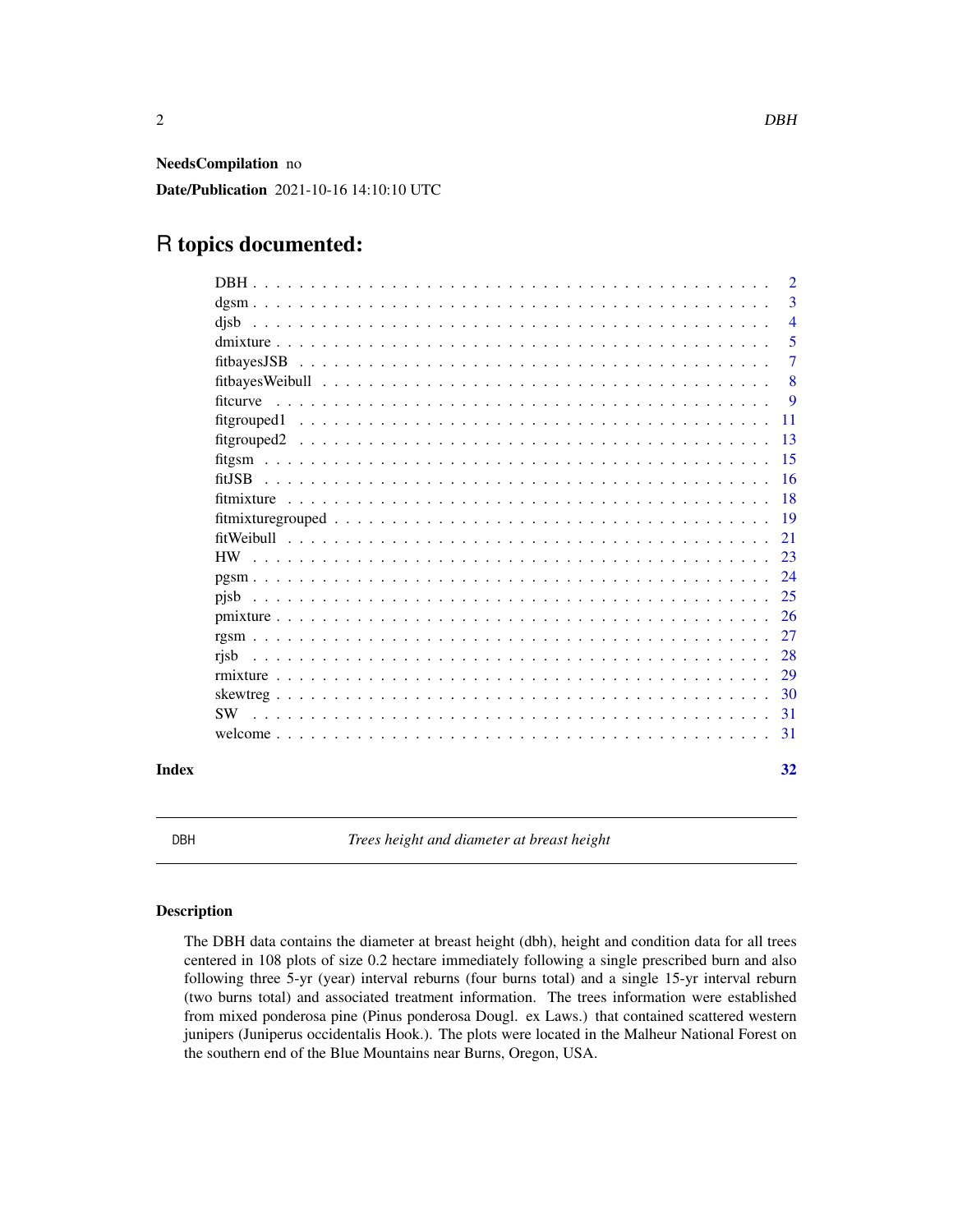#### <span id="page-2-0"></span>dgsm 3

#### Usage

data(DBH)

## Format

A text file with 5732 observations from 17 variables related of trees characteristics such as dbh and height.

## References

B. K., Kerns, D. J., Westlind, and M. A. Day. 2017. Season and interval of burning and cattle exclusion in the southern blue mountains, oregon: Overstory tree height, diameter and growth. Forest Service Research Data Archive, <doi:10.2737/RDS-2017-0041> .

dgsm *Computing probability density function of the gamma shape mixture model*

## **Description**

Computes probability density function (pdf) of the gamma shape mixture (GSM) model. The general form for the pdf of the GSM model is given by

$$
f(x,\Theta) = \sum_{j=1}^{K} \omega_j \frac{\beta^j}{\Gamma(j)} x^{j-1} \exp(-\beta x),
$$

where  $\Theta = (\omega_1, \dots, \omega_K, \beta)^T$  is the parameter vector and known constant K is the number of components. The vector of mixing parameters is given by  $\omega = (\omega_1, \dots, \omega_K)^T$  where  $\omega_j$ s sum to one, i.e.,  $\sum_{j=1}^{K} \omega_j = 1$ . Here  $\beta$  is the rate parameter that is equal for all components.

## Usage

dgsm(data, omega, beta, log = FALSE)

## Arguments

| data  | Vector of observations.               |
|-------|---------------------------------------|
| omega | Vector of the mixing parameters.      |
| beta  | The rate parameter.                   |
| log   | If TRUE, then $log(pdf)$ is returned. |

#### Value

A vector of the same length as data, giving the pdf of the GSM model.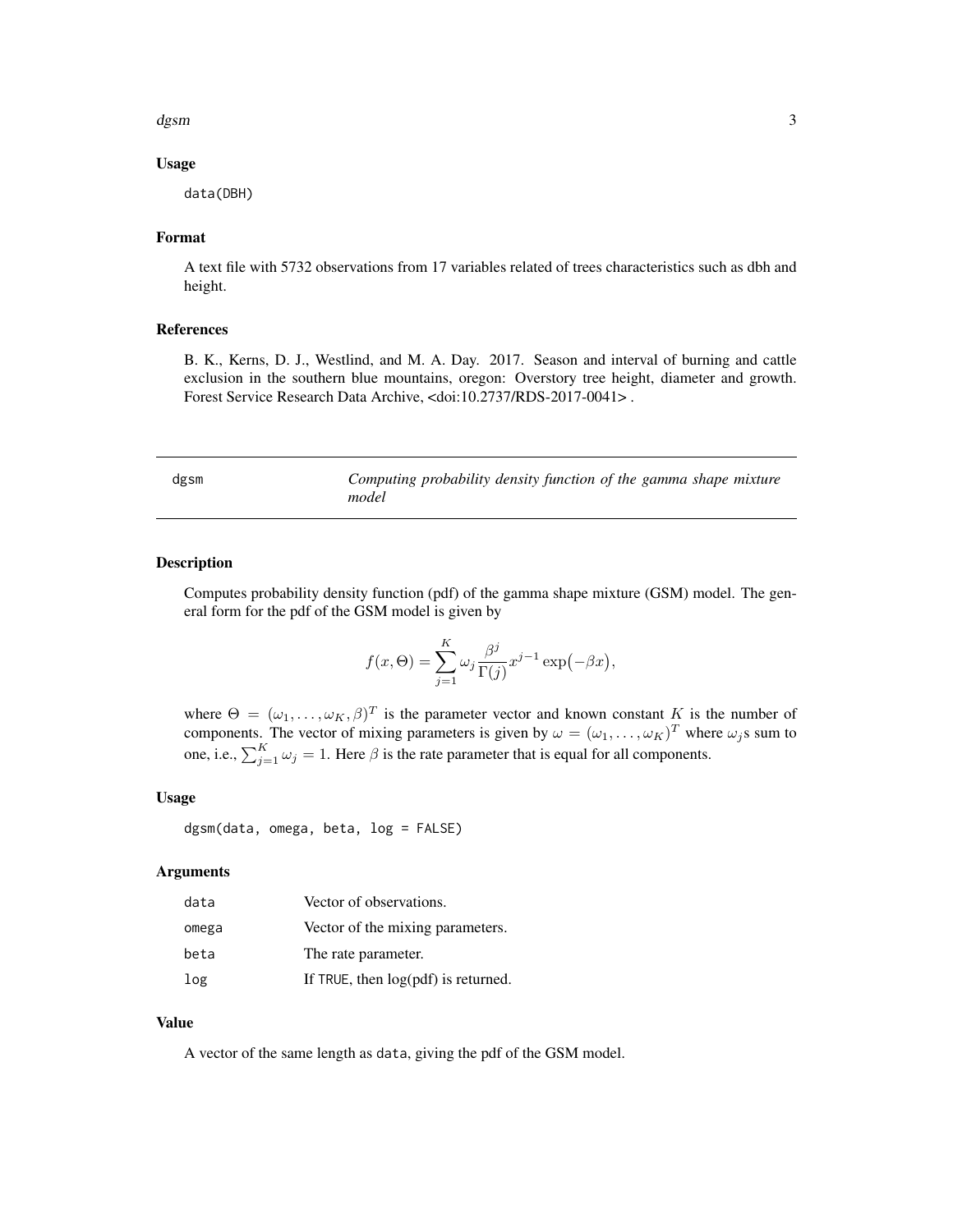## <span id="page-3-0"></span>Author(s)

Mahdi Teimouri

#### References

S. Venturini, F. Dominici, and G. Parmigiani, 2008. Gamma shape mixtures for heavy-tailed distributions, *The Annals of Applied Statistics*, 2(2), 756–776.

## Examples

```
data<-seq(0,20,0.1)
omega<-c(0.05, 0.1, 0.15, 0.2, 0.25, 0.25)
beta<-2
dgsm(data, omega, beta)
```
djsb *Computing the probability density function of Johnson's SB (JSB) distribution*

#### Description

Computes the probability density function of the four-parameter JSB distibution given by

$$
f(x|\Theta) = \frac{\delta \lambda}{\sqrt{2\pi}(x-\xi)(\lambda+\xi-x)} \exp\left\{-\frac{1}{2}\left[\gamma+\delta\log\left(\frac{x-\xi}{\lambda+\xi-x}\right)\right]^2\right\},\,
$$

where  $\xi < x < \lambda + \xi$ ,  $\Theta = (\delta, \gamma, \lambda, \xi)^T$  with  $\delta, \lambda > 0$ ,  $-\infty < \gamma < \infty$ , and  $-\infty < \xi < \infty$ .

### Usage

djsb(data, param, log = FALSE)

#### Arguments

| data  | Vector of observations.                                                |
|-------|------------------------------------------------------------------------|
| param | Vector of the parameters $\delta$ , $\gamma$ , $\lambda$ , and $\xi$ . |
| log   | If TRUE, then $log(pdf)$ is returned.                                  |

#### Value

A vector of length n, giving random generated values from JSB distribution.

#### Author(s)

Mahdi Teimouri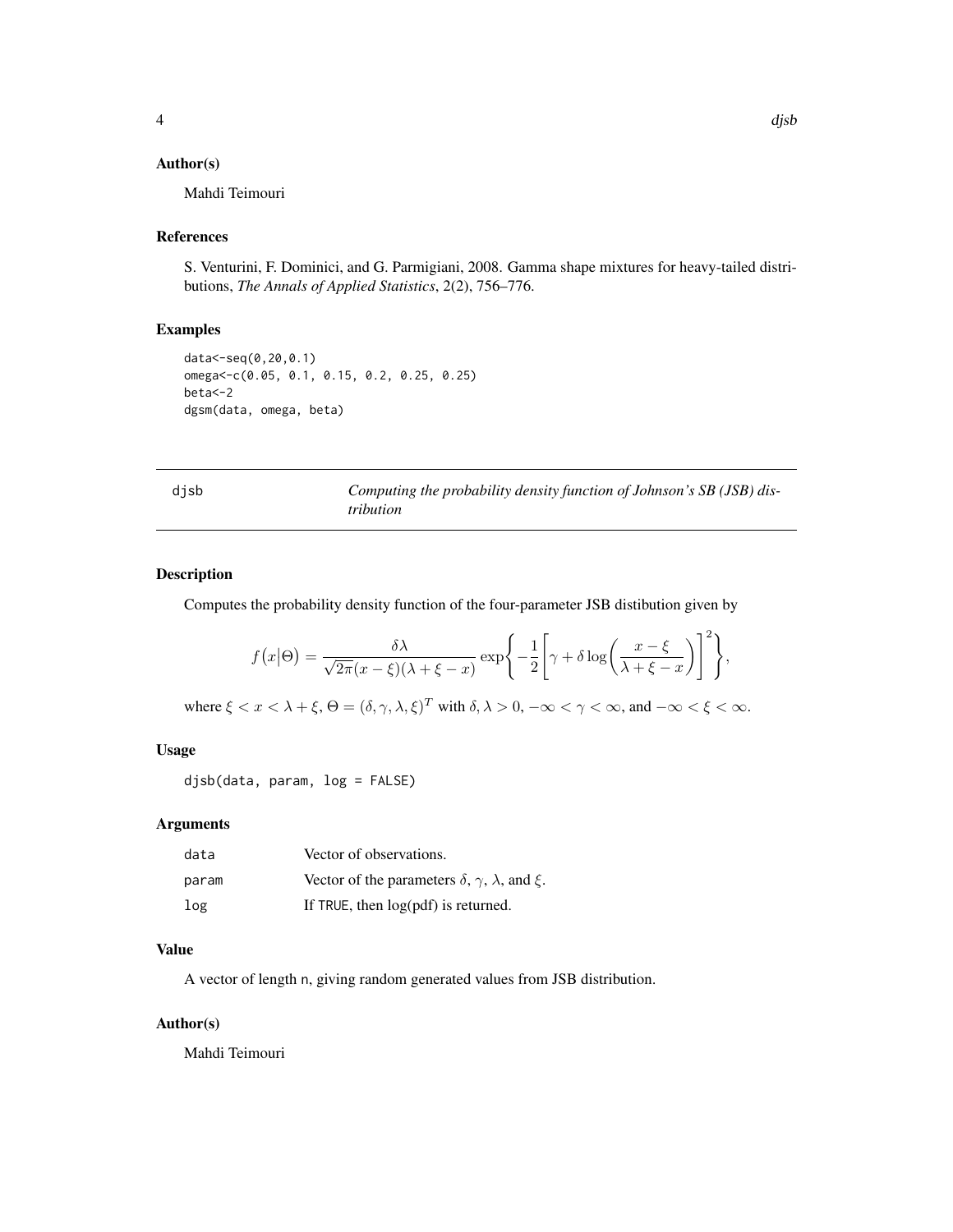#### <span id="page-4-0"></span>dmixture 5

#### Examples

```
data<-rnorm(10)
param<-c(delta<-1, gamma<-3, lambda<-12, xi<-5)
djsb(data, param, log = FALSE)
```

| dmixture |  |
|----------|--|
|          |  |

Computing probability density function of the well-known mixture *models*

#### Description

Computes probability density function (pdf) of the mixture model. The general form for the pdf of the mixture model is given by

$$
f(x,\Theta) = \sum_{j=1}^{K} \omega_j f_j(x,\theta_j),
$$

where  $\Theta = (\theta_1, \dots, \theta_K)^T$ , is the whole parameter vector,  $\theta_j$  for  $j = 1, \dots, K$  is the parameter space of the j-th component, i.e.  $\theta_j = (\alpha_j, \beta_j)^T$ ,  $f_j(., \theta_j)$  is the pdf of the j-th component, and known constant  $K$  is the number of components. The vector of mixing parameters is given by  $\omega = (\omega_1, \dots, \omega_K)^T$  where  $\omega_j$ s sum to one, i.e.,  $\sum_{j=1}^K \omega_j = 1$ . Parameters  $\alpha_j$  and  $\beta_j$  are the shape and scale parameters of the  $j$ -th component or both are the shape parameters. In the latter case, the parameters  $\alpha$  and  $\beta$  are called the first and second shape parameters, respectively. We note that the constants  $\omega_j$ s sum to one, i.e.  $\sum_{j=1}^K \omega_j = 1$ . The families considered for each component include Birnbaum-Saunders, Burr type XII, Chen, F, Frechet, Gamma, Gompertz, Log-normal, Log-logistic, Lomax, skew-normal, and Weibull with pdf given by the following.

• Birnbaum-Saunders

$$
f(x,\theta) = \frac{\sqrt{\frac{x}{\beta}} + \sqrt{\frac{\beta}{x}}}{2\alpha x} \phi\left(\frac{\sqrt{\frac{x}{\beta}} - \sqrt{\frac{\beta}{x}}}{\alpha}\right),
$$

• Burr XII

$$
f(x,\theta) = \alpha \beta x^{\alpha-1} \left(1 + x^{\alpha}\right)^{-\beta - 1},
$$

• Chen

$$
f(x,\theta) = \alpha \beta x^{\alpha} \exp(x^{\alpha}) \exp\{-\beta \exp(x^{\alpha}) + \beta\}
$$

,

• F

$$
f(x,\theta) = \frac{\Gamma\left(\frac{\alpha+\beta}{2}\right)}{\Gamma\left(\frac{\alpha}{2}\right)\Gamma\left(\frac{\beta}{2}\right)} \left(\frac{\alpha}{\beta}\right)^{\frac{\alpha}{2}} x^{\frac{\alpha}{2}-1} \left(1+\frac{\alpha}{\beta}x\right)^{-\frac{\alpha+\beta}{2}},
$$

• Frechet

$$
f(x,\theta) = \frac{\alpha}{\beta} \left(\frac{x}{\beta}\right)^{-\alpha-1} \exp\left\{-\left(\frac{x}{\beta}\right)^{-\alpha}\right\},\,
$$

• gamma

$$
f(x,\theta) = [\beta^{\alpha}\Gamma(\alpha)]^{-1} x^{\alpha-1} \exp\left(-\frac{x}{\beta}\right),
$$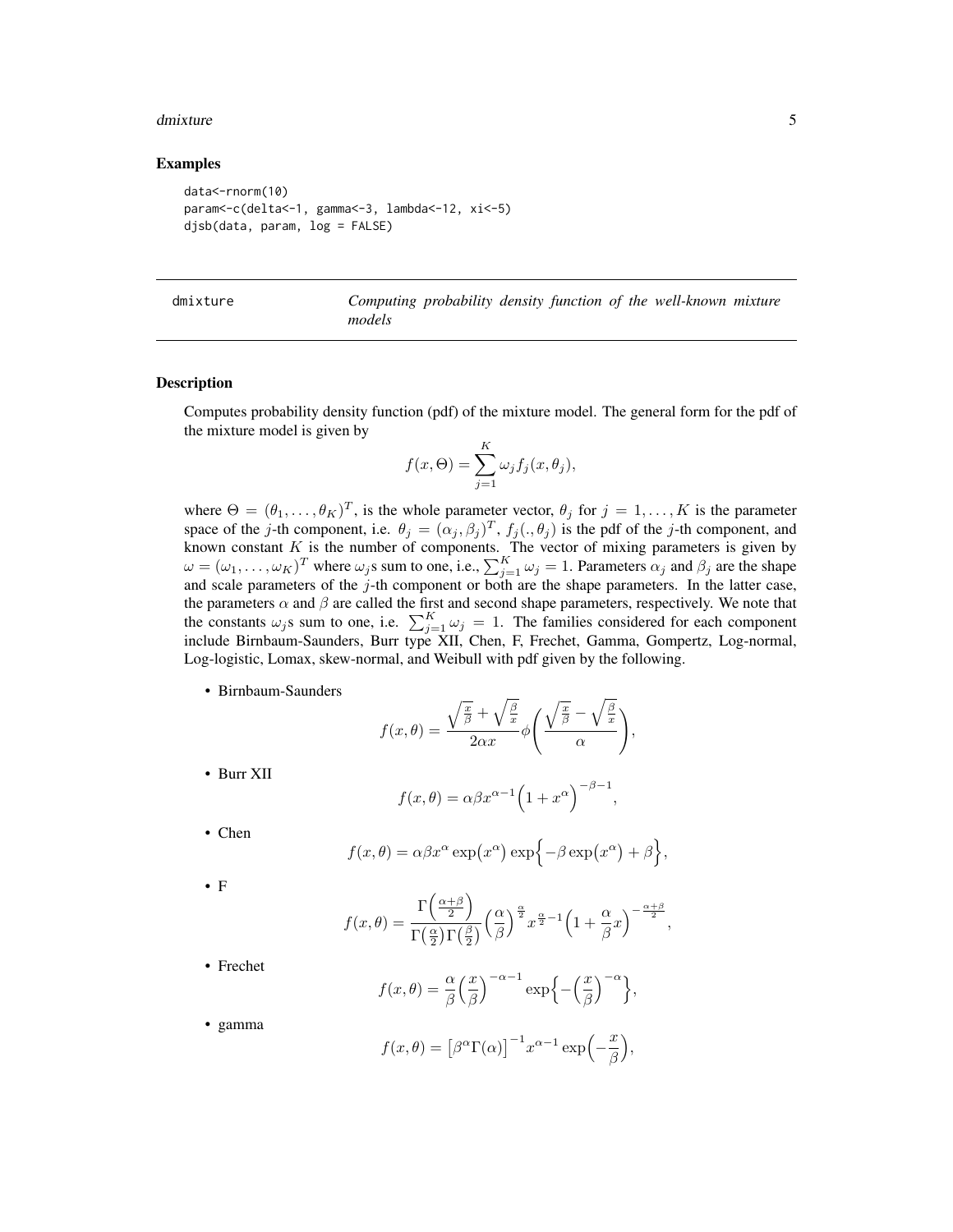#### 6 dmixture

,

• Gompertz

$$
f(x, \theta) = \beta \exp(\alpha x) \exp\left\{\frac{\beta \exp(\alpha x) - 1}{\alpha}\right\}
$$

• log-logistic

$$
f(x,\theta) = \frac{\alpha}{\beta^{\alpha}} x^{\alpha-1} \left[ \left( \frac{x}{\beta} \right)^{\alpha} + 1 \right]^{-2},
$$

• log-normal

$$
f(x,\theta) = (\sqrt{2\pi}\beta x)^{-1} \exp\bigg\{-\frac{1}{2}\left(\frac{\log x - \alpha}{\beta}\right)^2\bigg\},\,
$$

• Lomax

$$
f(x,\theta) = \frac{\alpha\beta}{(1+\alpha x)^{\beta+1}},
$$

• skew-normal

$$
f(x,\theta) = 2\phi\left(\frac{x-\alpha}{\beta}\right)\Phi\left(\lambda\frac{x-\alpha}{\beta}\right),\,
$$

• Weibull

$$
f(x,\theta) = \frac{\alpha}{\beta} \left(\frac{x}{\beta}\right)^{\alpha-1} \exp\left\{-\left(\frac{x}{\beta}\right)^{\alpha}\right\},\,
$$

where  $\theta = (\alpha, \beta)$ . In the skew-normal case,  $\phi(.)$  and  $\Phi(.)$  are the density and distribution functions of the standard normal distribution, respectively.

## Usage

dmixture(data, g, K, param)

## Arguments

| data  | Vector of observations.                                                                                                                                                              |
|-------|--------------------------------------------------------------------------------------------------------------------------------------------------------------------------------------|
| g     | Name of the family including "birnbaum-saunders", "burrxii", "chen", "f",<br>"Frechet", "gamma", "gompetrz", "log-normal", "log-logistic", "lomax",<br>"skew-normal", and "weibull". |
| К     | Number of components.                                                                                                                                                                |
| param | Vector of the $\omega$ , $\alpha$ , $\beta$ , and $\lambda$ .                                                                                                                        |

## Details

For the skew-normal case,  $\alpha$ ,  $\beta$ , and  $\lambda$  are the location, scale, and skewness parameters, respectively.

## Value

A vector of the same length as data, giving the pdf of the mixture model of families computed at data.

## Author(s)

Mahdi Teimouri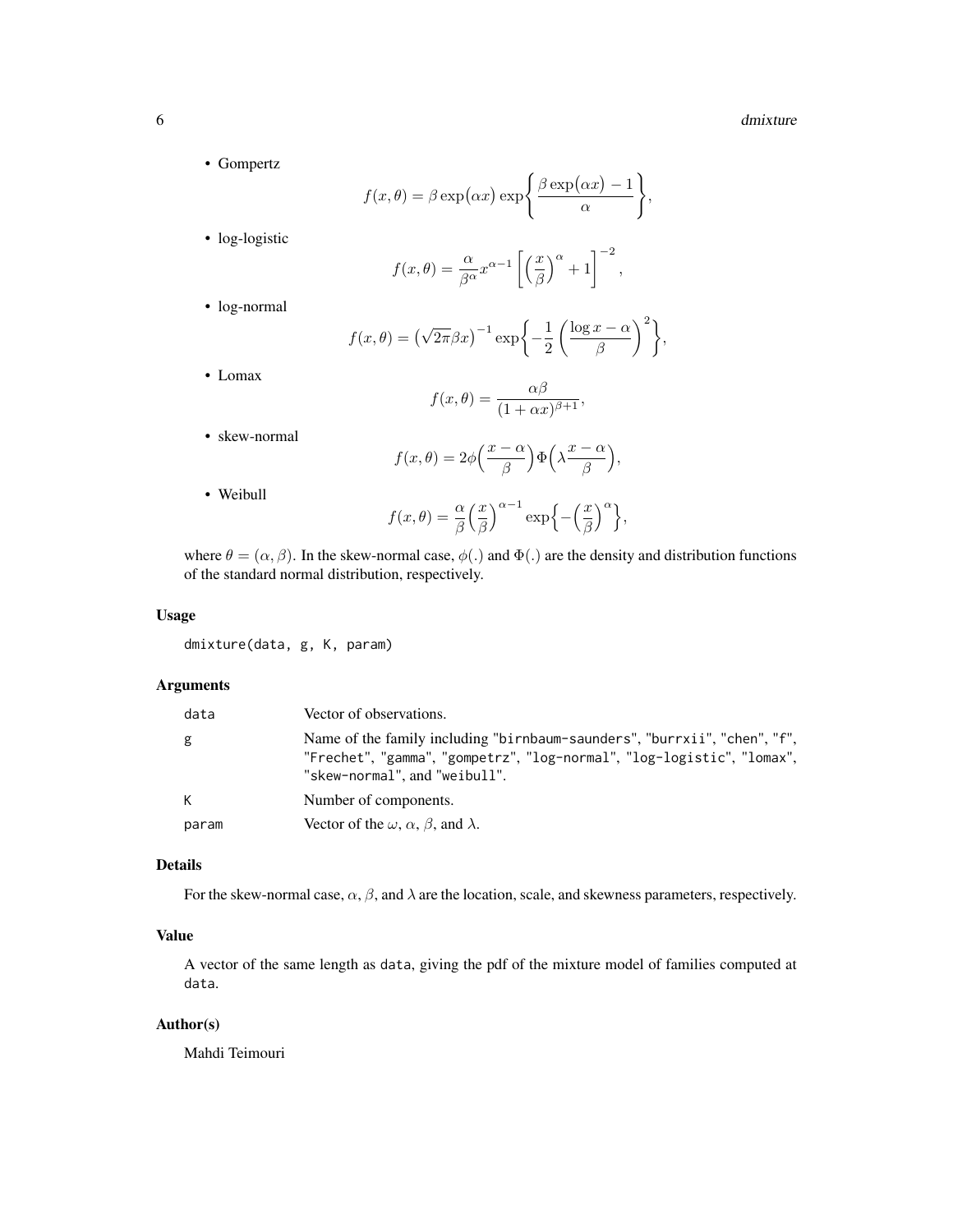## <span id="page-6-0"></span>fitbayesJSB 7

#### Examples

```
data<-seq(0,20,0.1)
K < -2weight<-c(0.6,0.4)
alpha < -c(1,2)beta < -c(2,1)param<-c(weight,alpha,beta)
dmixture(data, "weibull", K, param)
```
fitbayesJSB *Estimating parameters of the Johnson's SB (JSB) distribution using the Bayesian approach*

## Description

Suppose  $x = (x_1, \ldots, x_n)^T$  denotes a vector of n independent observations coming from a fourparameter JSB distribution with probability density function given given by

$$
f(x|\Theta) = \frac{\delta \lambda}{\sqrt{2\pi}(x-\xi)(\lambda+\xi-x)} \exp\left\{-\frac{1}{2}\left[\gamma + \delta \log\left(\frac{x-\xi}{\lambda+\xi-x}\right)\right]^2\right\},\,
$$

where  $\xi < x < \lambda + \xi$ ,  $\Theta = (\delta, \gamma, \lambda, \xi)^T$  with  $\delta, \lambda > 0$ ,  $-\infty < \gamma < \infty$ , and  $-\infty < \xi < \infty$ . Using the Bayesian approach, we compute the Bayes' estimators of the JSB distribution parameters.

#### Usage

fitbayesJSB(data, n.burn=8000, n.simul=10000)

## Arguments

| data    | Vector of observations.                                                                                                                     |
|---------|---------------------------------------------------------------------------------------------------------------------------------------------|
| n.burn  | Length of the burn-in period, i.e., the point after which Gibbs sampler is sup-<br>posed to attain convergence. By default n, burn is 8000. |
| n.simul | Total numbers of Gibbs sampler iterations. By default n. simul is 10,000.                                                                   |

#### Details

The Bayes' estimators are obtained by averaging on the all iterations between n.burn and n.simul.

#### Value

A list of objects in two parts as

- 1. Bayes' estimators of the parameters.
- 2. A sequence of four goodness-of-fit measures consist of Anderson-Darling (AD), Cram\'eer-von Misses (CVM), Kolmogorov-Smirnov (KS), and log-likelihood (log-likelihood) statistics.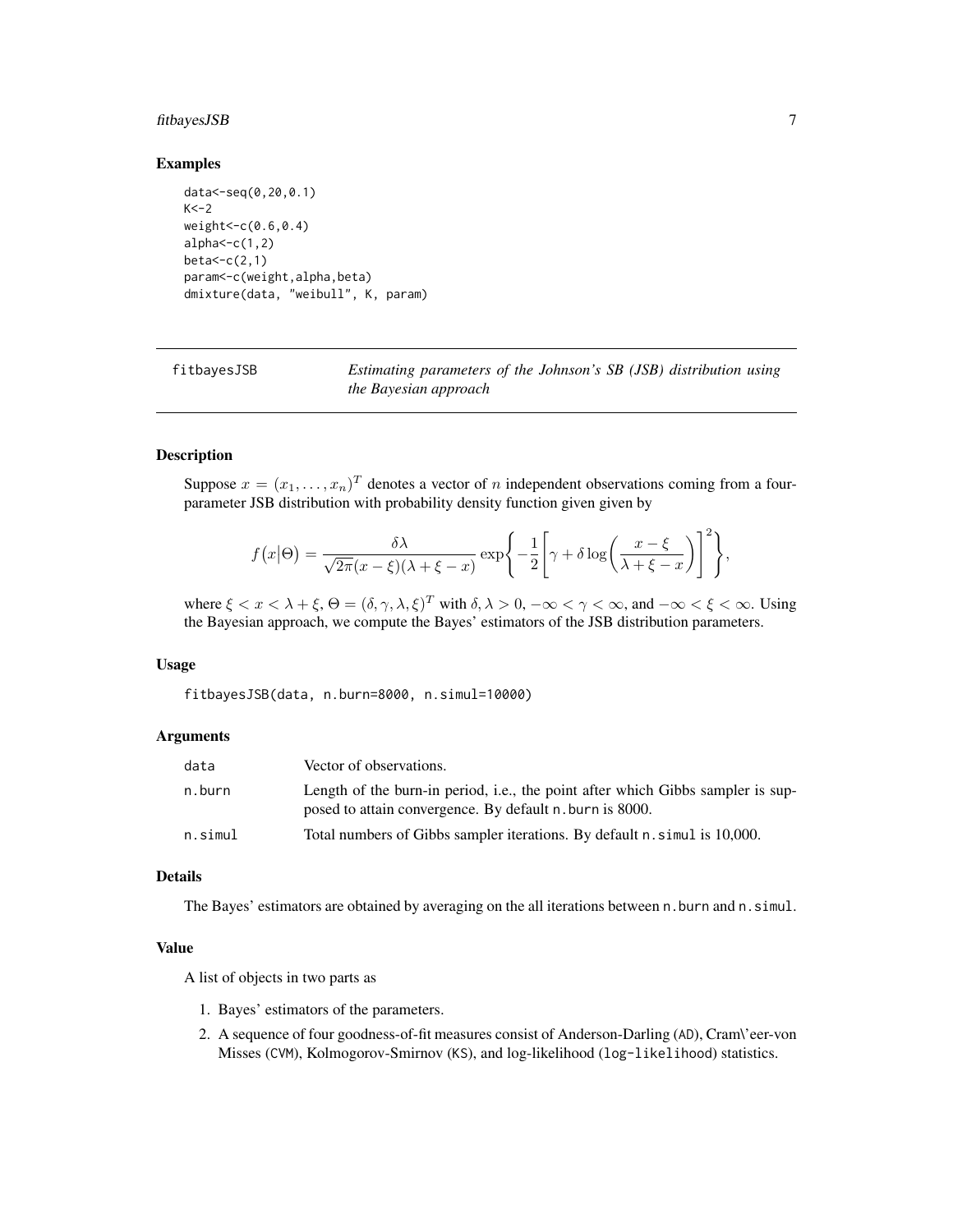#### <span id="page-7-0"></span>Author(s)

Mahdi Teimouri

## References

N. L. Johnson, 1949. Systems of frequency curves generated by methods of translation, *Biometrika*, 36, 149–176.

L. J. Norman, S. Kotz, and N. Balakrishnan, 1994. *Continuous Univariate Distributions*, volume I, John Wiley & Sons.

#### Examples

```
# Here we use the SW dataset provided by FIA that represents a typical loblolly pine plantation.
# As the variable of interest, we fit the JSB distribution to the diameter at breast height (SW$DIA)
# in inches.
data(SW)
data<-SW$DIA
fitbayesJSB(data, n.burn=20, n.simul=50)
```

| fitbayesWeibull | Estimating parameters of the Weibull distribution using the Bayesian |  |
|-----------------|----------------------------------------------------------------------|--|
|                 | approach                                                             |  |

#### Description

Suppose  $x = (x_1, \dots, x_n)^T$  denotes a vector of n independent observations coming from a threeparameter Weibull distribution. Using the methodology given in Green et al. (1994), we compute the Bayes' estimators of the shape, scale, and location parameters.

## Usage

```
fitbayesWeibull(data, n.burn=8000, n.simul=10000)
```
## Arguments

| data    | Vector of observations.                                                                                                                     |
|---------|---------------------------------------------------------------------------------------------------------------------------------------------|
| n.burn  | Length of the burn-in period, i.e., the point after which Gibbs sampler is sup-<br>posed to attain convergence. By default n. burn is 8000. |
| n.simul | Total numbers of Gibbas sampler iterations. By default n. simul is 10,000.                                                                  |

#### Details

The Bayes' estimators are obtained by averaging on the all iterations between n. burn and n. simul.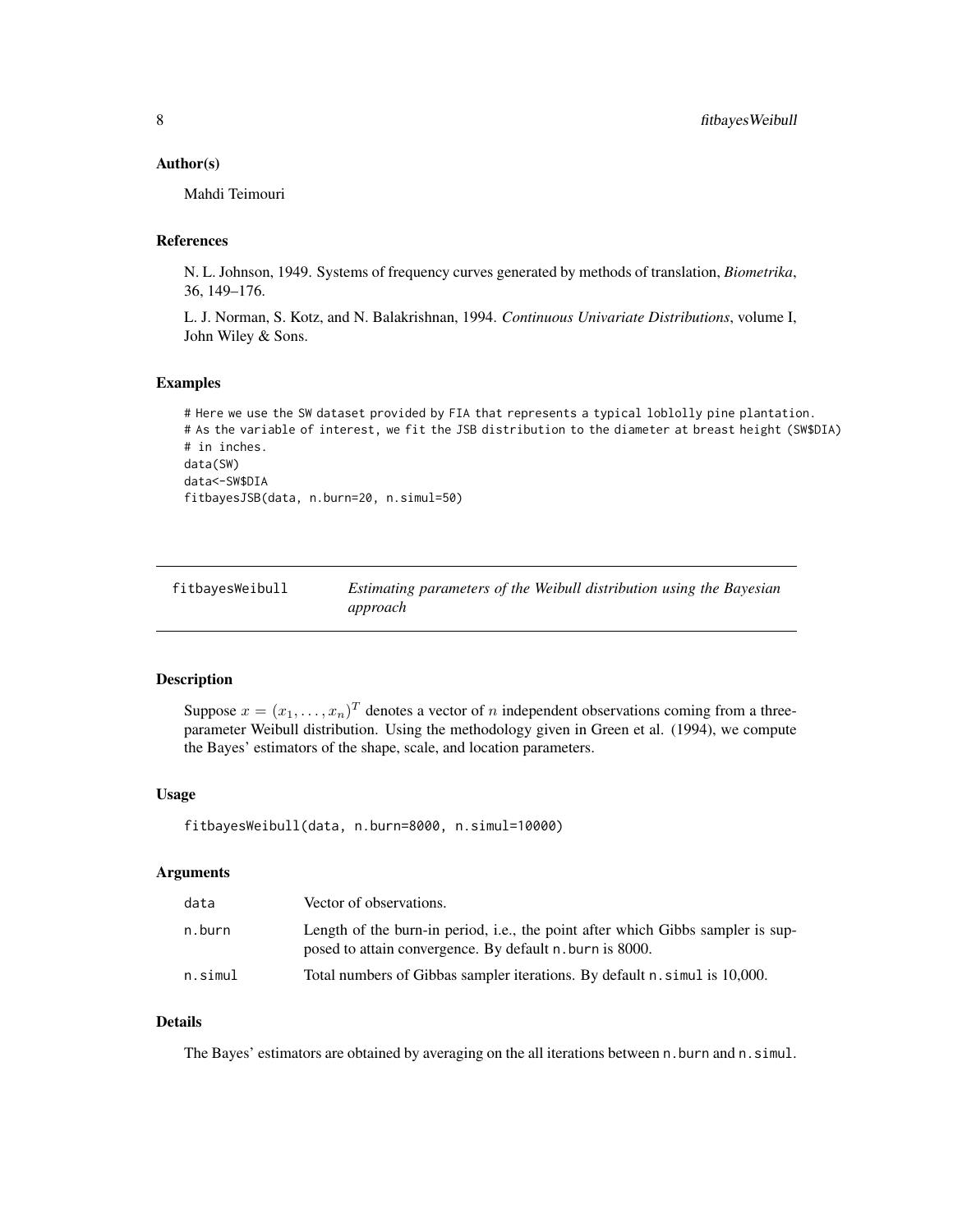#### <span id="page-8-0"></span>fitcurve the contract of the contract of the contract of the contract of the contract of the contract of the contract of the contract of the contract of the contract of the contract of the contract of the contract of the c

## Value

A list of objects in two parts as

- 1. Bayes' estimators of the parameters.
- 2. A sequence of four goodness-of-fit measures consist of Anderson-Darling (AD), Cram\'eer-von Misses (CVM), Kolmogorov-Smirnov (KS), and log-likelihood (log-likelihood) statistics.

#### Note

The methodology used here for computing the Bayes' estimator of the location parameter is different from that used by Green et al. (1994). This means that the location parameter is allowed to be any real value.

## Author(s)

Mahdi Teimouri

## References

E. J. Green, F. A. R. Jr, A. F. M. Smith, and W. E. Strawderman, 1994. Bayesian estimation for the three-parameter Weibull distribution with tree diameter data, *Biometrics*, 50(1), 254-269.

#### Examples

n<-20 alpha<-2 beta<-2 theta<-3 data<-rweibull(n,shape=alpha,scale=beta)+theta fitbayesWeibull(data, n.burn=20, n.simul=50)

fitcurve *Estimatinng the parameters of the nonlinear curve fitted to the heightdiameter(H-D) observations*

## **Description**

Estimates the parameters of the nine well-known nine three-parameter nonlinear curves fitted to the height-diameter observations. These nine models are given by the following.

• Richards (Richards(1959))

$$
H = 1.3 + \beta_1 + \frac{\beta_2}{D + \beta_3},
$$

• Gompertz (Winsor(1992))

$$
H = 1.3 + \beta_1 e^{-\beta_2 e^{-\beta_3 D}},
$$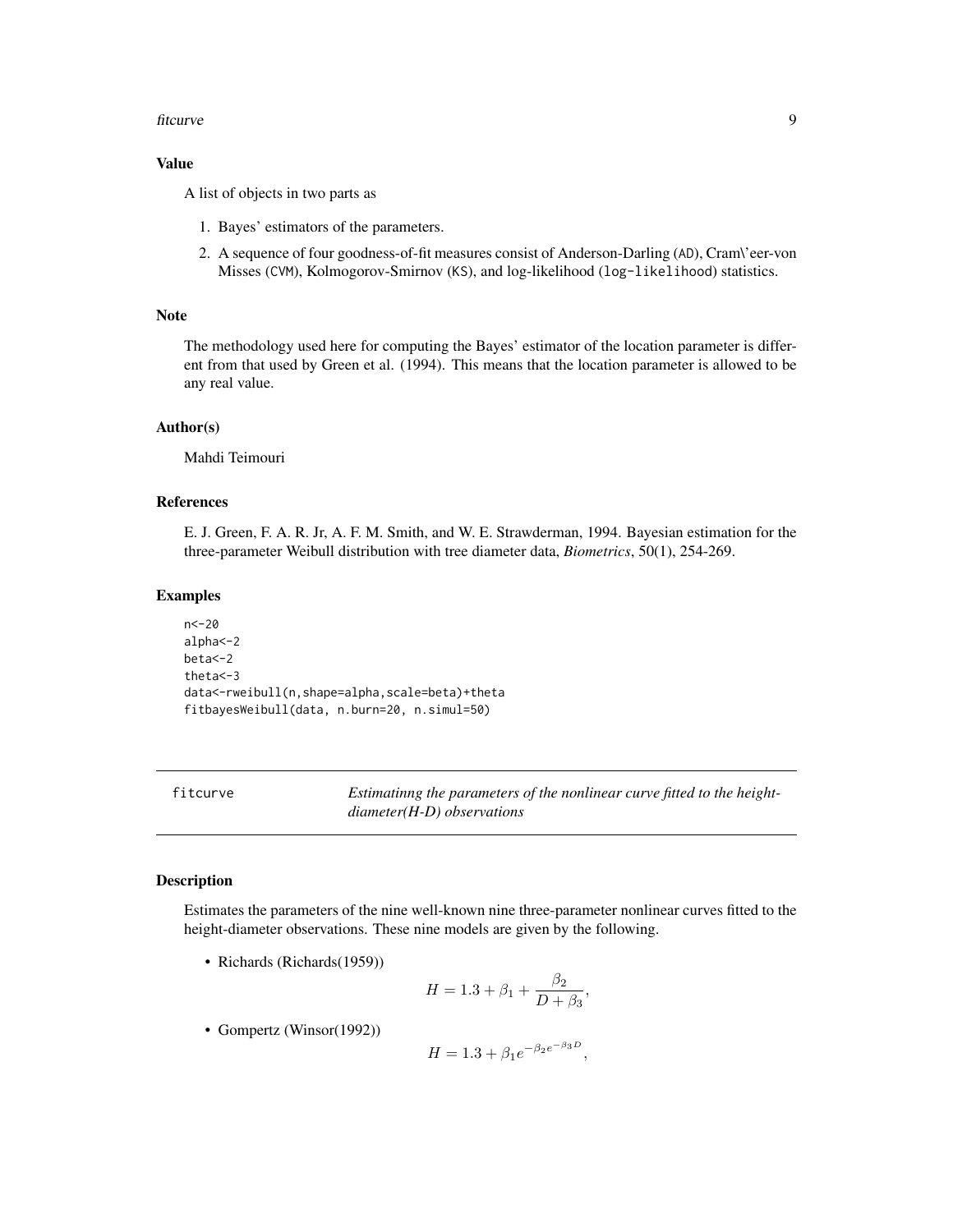• Hossfeld IV (Zeide(1993))

$$
H=1.3+\frac{\beta_1}{1+\frac{1}{\beta_2 D^{\beta_3}}},
$$

• Korf (Flewelling and De Jong(1994))

$$
H = 1.3 + \beta_1 e^{-\beta_2 D^{-\beta_3}},
$$

• logistic (Pearl and Reed (1920))

$$
H = 1.3 + \frac{\beta_1}{1 + \beta_2 e^{-\beta_3 D}},
$$

• Prodan (Prodan(1968))

$$
H = 1.3 + \frac{D^2}{\beta_1 D^2 + \beta_2 D + \beta_3},
$$

• Ratkowsky (Ratkowsky(1990))

$$
H = 1.3 + \beta_1 e^{-\frac{\beta_2}{D + \beta_3}},
$$

• Sibbesen (Huang et al. (1992))

$$
H = 1.3 + \beta_1 D^{\beta_2 D^{-\beta_3}},
$$

• Weibull (Yang et al. (1978))

$$
H = 1.3 + \beta_1 \left( 1 - e^{-\beta_2 D^{\beta_3}} \right),
$$

## Usage

fitcurve(h,d,model,starts)

#### Arguments

| h      | Vector of height observations.                                                                                                                              |
|--------|-------------------------------------------------------------------------------------------------------------------------------------------------------------|
| d      | Vector of diameter observations.                                                                                                                            |
| model  | The name of the fitted model including "chapman-richards", "gompertz",<br>"hossfeldiv","korf","logistic","prodan","ratkowsky","Sibbesen", and<br>"weibull". |
| starts | A list of starting values for the parameters $\beta_1$ , $\beta_2$ , and $\beta_3$ .                                                                        |

#### Value

A list of objects in four parts as

- 1. Estimated parameters and corresponding summaries including standard errors, computed  $t$ statistics, and p-values.
- 2. Residuals.
- 3. Covariance matrix of the estimated model parameters (coefficients)  $\hat{\beta}_1$ ,  $\hat{\beta}_2$ , and  $\hat{\beta}_3$ .
- 4. Residual standard error, i.e.,  $\hat{\sigma}$ .
- 5. The hieght-diameter scatterplot superimposed by the fitted model.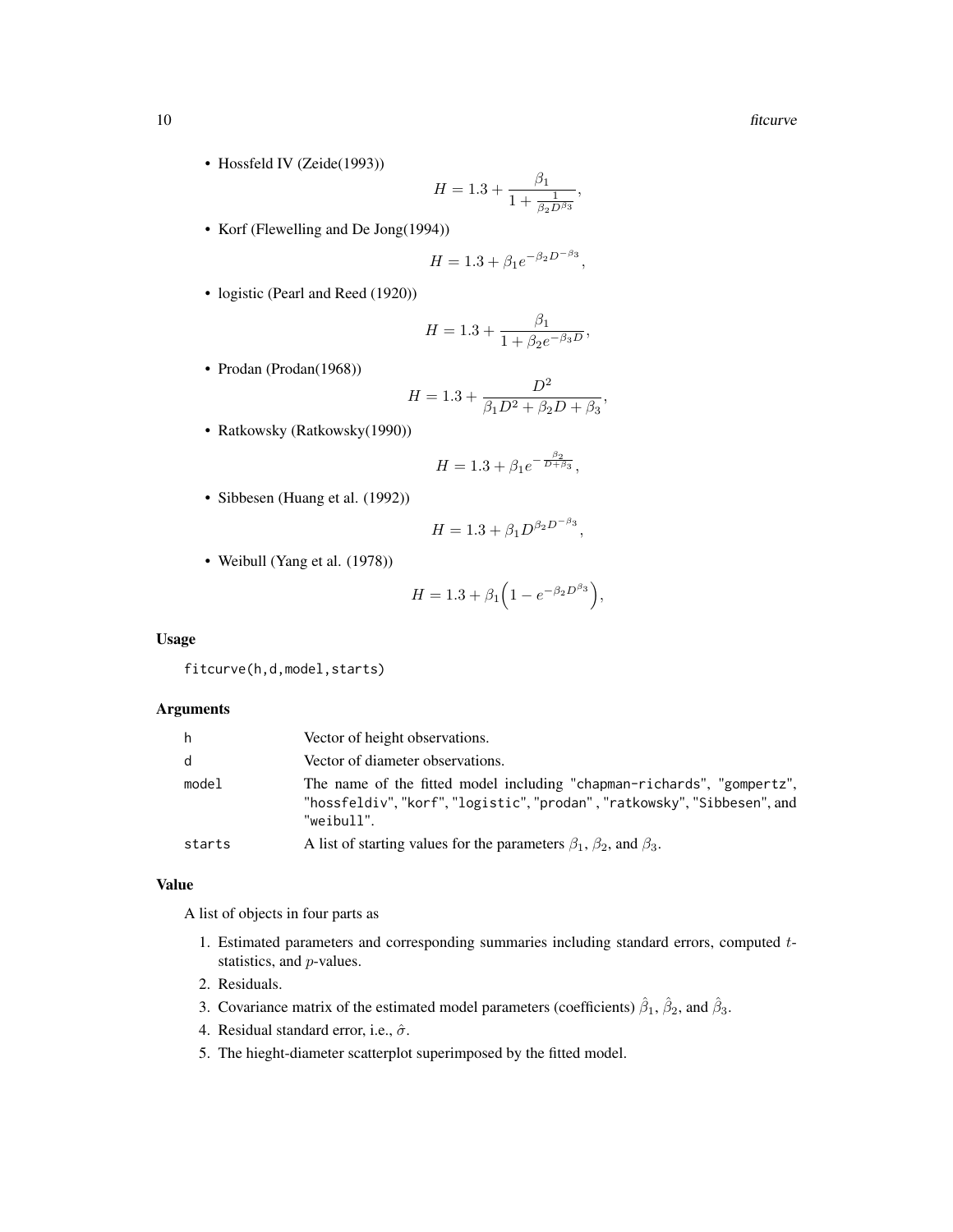#### <span id="page-10-0"></span>fit grouped 1 11

#### Author(s)

Mahdi Teimouri

#### References

J. W. Flewelling and R. De Jong. (1994). Considerations in simultaneous curve fitting for repeated height-diameter measurements, *Canadian Journal of Forest Research*, 24(7), 1408-1414.

S. Huang, S. J. Titus, and D. P. Wiens. 1992. Comparison of nonlinear height±diameter functions for major Alberta tree species. *Canadian Journal of Forest Research*, 22, 1297-1304.

R. Pearl and L. J. Reed. (1920). On the rate of growth of the population of the United States since 1790 and its mathematical representation, *Proceedings of the National Academy of Sciences of the United States of America*, 6(6), 275.

M. Prodan. 1968. The spatial distribution of trees in an area. *Allg. Forst Jagdztg*, 139, 214-217.

D. A. Ratkowsky. 1990. *Handbook of nonlinear regression*, New York, Marcel Dekker, Inc.

F. J. Richards. 1959. A flexible growth function for empirical use. *Journal of Experimental Botany*, 10, 290-300.

S. B. Winsor. 1992. The Gompertz curve as a growth curve. *Proceedings of National Academic Science*, USA, 18, 1-8.

R. C. Yang, A. Kozak, J. H. G. Smith. 1978. The potential of Weibull-type functions as a flexible growth curves. *Canadian Journal of Forest Research*, 8, 424-431.

B. Zeide. 1993. Analysis of growth equation. *Forest Science*, 39, 594-616.

#### Examples

# use the heigth and diameter at breast height (dbh) of the plot 55 in DBH data set. # The first column of DBH dataset contains the plot number. Also, H and D denote the # height and dbh variables that located at columns 10 and 11 of data set DBH, respectively. data(DBH) D<-DBH[DBH[,1]==55,10] H<-DBH[DBH[,1]==55,11] starts<-c(9,0.0005,2) fitcurve(H,D,"weibull",starts=starts)

fitgrouped1 *Estimating parameters of the three-parameter Birnbaum-saunders (BS), generalized exponential (GE), and Weibull distributions fitted to grouped data*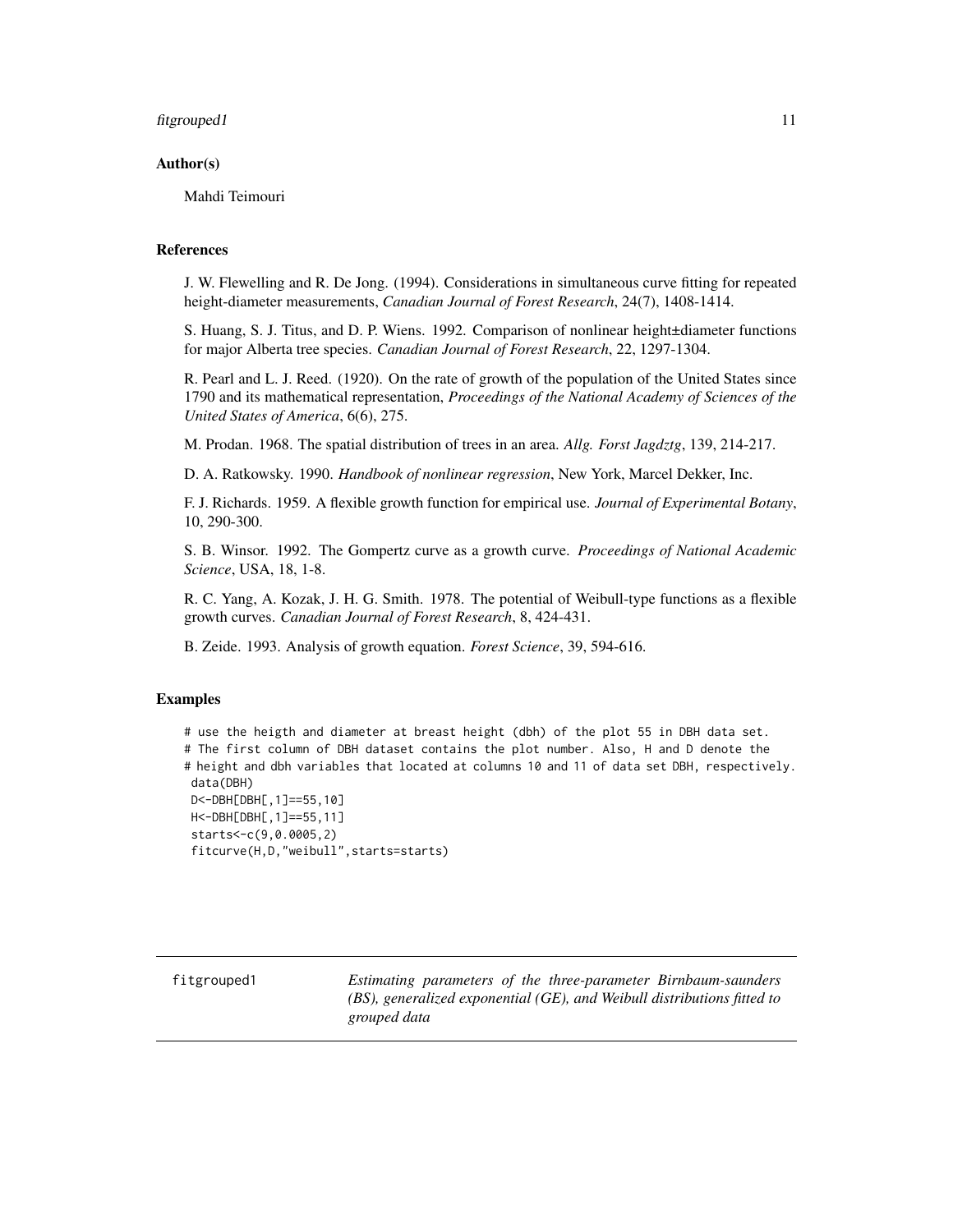#### Description

Suppose a sample of  $n$  independent observations each follows a three-parameter BS, GE, or Weibull distributions have been divided into m separate groups of the form  $(r_{i-1}, r_i]$ , for  $i = 1, \ldots, m$ . So, the likelihood function is given by

$$
L(\Theta) = \frac{n!}{f_1! f_2! \dots f_m!} \prod_{i=1}^m \Big[ F(r_i | \Theta) - F(r_{i-1} | \Theta) \Big]^{f_i},
$$

where the  $r_0$  is the lower bound of the first group,  $r_m$  is the upper bound of the last group, and  $f_i$  is the frequency of observations within *i*-th group provided that  $n = \sum_{i=1}^{m} f_i$ . The cdf of a three-parameter BS, GE, and Weibull distributions are given by

$$
F(x; \Theta) = \left(1 - \exp\{-\beta(x - \mu)\}\right)^{\alpha},
$$

$$
F(x; \Theta) = \Phi\left(\frac{\sqrt{\frac{x}{\beta}} - \sqrt{\frac{\beta}{x}}}{\alpha}\right),
$$

and

$$
F(x; \Theta) = 1 - \exp\left\{-\left(\frac{x-\mu}{\beta}\right)^{\alpha}\right\},\,
$$

where  $\Theta = (\alpha, \beta, \mu)^T$ .

#### Usage

fitgrouped1(r, f, family, method1, starts, method2)

## Arguments

| r       | A numeric vector of length $m + 1$ . The first element of r is lower bound of the<br>first group and other $m$ elements are upper bound of the $m$ groups. We note that<br>upper bound of the $(i - 1)$ -th group is the lower bound of the <i>i</i> -th group, for<br>$i = 2, \ldots, m$ . The lower bound of the first group and upper bound of the m-th<br>group are chosen arbitrarily. |
|---------|---------------------------------------------------------------------------------------------------------------------------------------------------------------------------------------------------------------------------------------------------------------------------------------------------------------------------------------------------------------------------------------------|
| f       | A numeric vector of length $m$ containing the group's frequency.                                                                                                                                                                                                                                                                                                                            |
| family  | Can be either "birnbaum-saunders", "ge", or "weibull".                                                                                                                                                                                                                                                                                                                                      |
| method1 | A character string determining the method of estimation. It can be one of "aml",<br>"em" and "ml". The short forms "aml", "em", and "ml" are described as follows.<br>"" aml" (for method of approximated maximum likelihood (aml)), ""em" (for<br>method of expectation maximization (em)), and ""ml" (for method of maximum<br>likelihood (ml)).                                          |
| starts  | A numeric vector of the initial values for the shape, scale, and location parame-<br>ters, respectively.                                                                                                                                                                                                                                                                                    |
| method2 | The method for optimizing the log-likelihood function. It invoves one of "BFGS",<br>"Nelder-Mead", "CG", "L-BFGS-B" or "SANN".                                                                                                                                                                                                                                                              |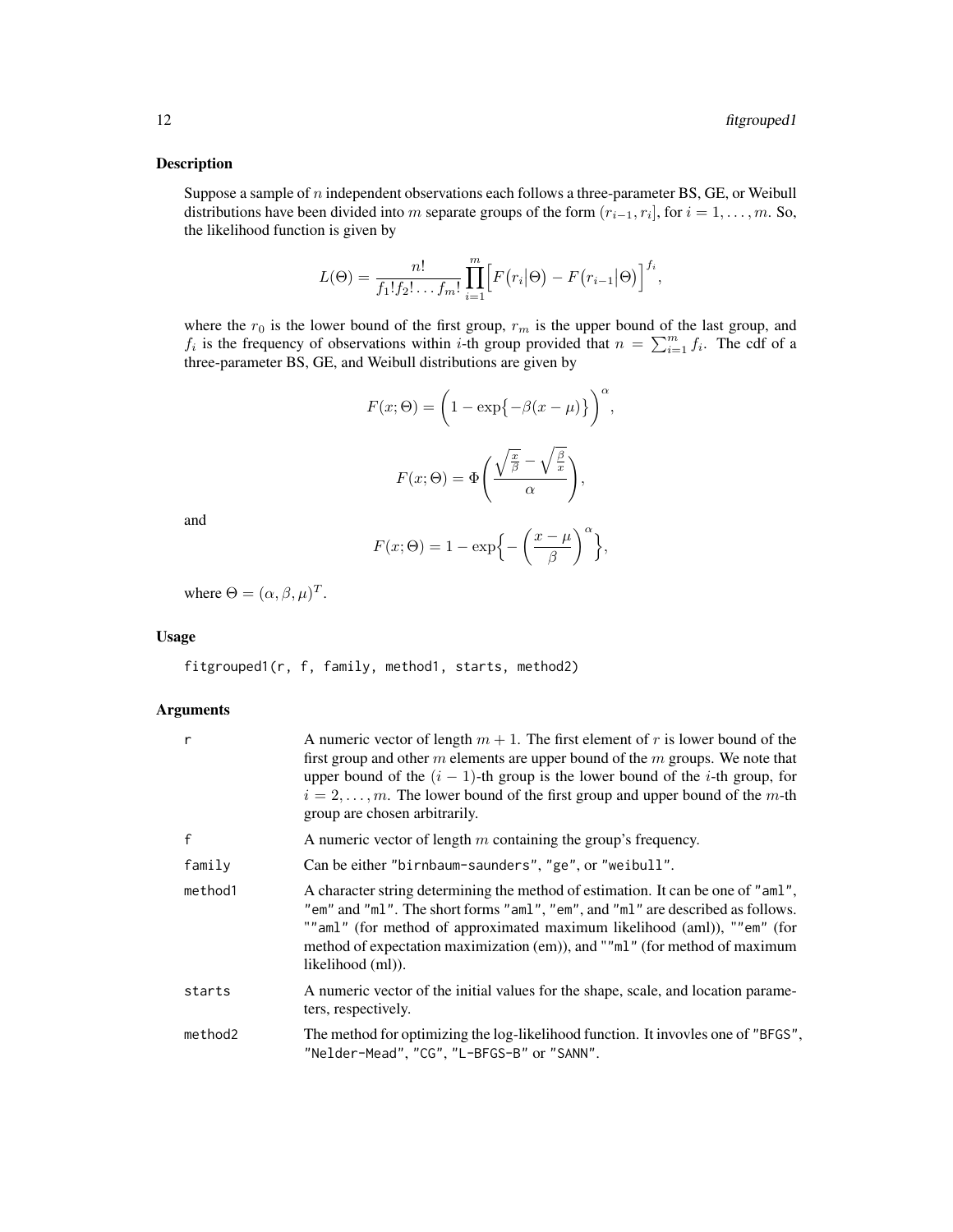#### <span id="page-12-0"></span>fit grouped 2 13

## Details

If the method is "em", then the initial values ("starts") and the log-likelihood optimizing method ("method2") are ignored.

#### Value

A two-part list of objects given by the following:

- 1. Estimated parameters of the three-parameter GE, Birnbaum-Saunders, or Weibull distribution fitted to the gropued data.
- 2. A sequence of goodness-of-fit measures consist of Akaike Information Criterion (AIC), Consistent Akaike Information Criterion (CAIC), Bayesian Information Criterion (BIC), Hannan-Quinn information criterion (HQIC), Anderson-Darling (AD), Chi-square (Chi-square), Cram\'eervon Misses (CVM), Kolmogorov-Smirnov (KS), and log-likelihood (log-likelihood) statistics.

#### Author(s)

Mahdi Teimouri

#### References

G. J. McLachlan and T. Krishnan, 2007. *The EM Algorithm and Extensions*, John Wiley & Sons.

A. P. Dempster, N. M. Laird, and D. B. Rubin, 1977. Maximum likelihood from incomplete data via the EM algorithm, *Journal of the Royal Statistical Society, Series B (methodological)*, 1-38.

M. Teimouri and A. K. Gupta, 2012. Estimation Methods for the Gompertz–Makeham Distribution Under Progressively Type-I Interval Censoring Scheme, *National Academy Science Letters*, 35(3).

## Examples

```
r<-c(0,1,2,3,4,10)
f < -c(2, 8, 12, 15, 4)stars < -c(2, 2, 0)fitgrouped1(r,f,"birnbaum-saunders","em")
fitgrouped1(r,f,"weibull","ml",starts,"CG")
fitgrouped1(r,f,"ge","em")
```
fitgrouped2 *Estimating parameters of the three-parameter Birnbaum-saunders (BS), generalized exponential (GE), and Weibull distributions fitted to grouped data*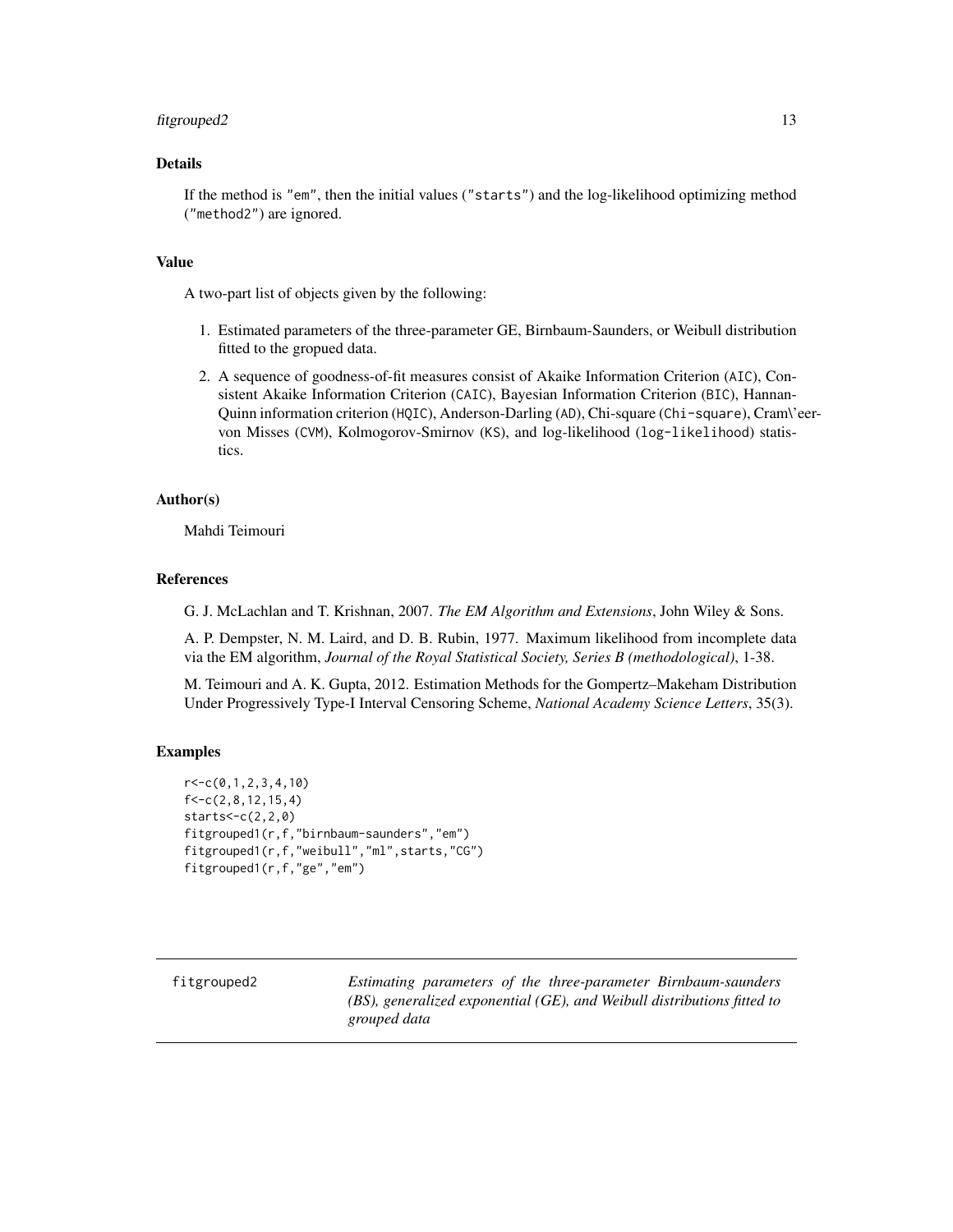#### Description

Suppose a sample of  $n$  independent observations each follows a three-parameter BS, GE, or Weibull distributions have been divided into m separate groups of the form  $(r_{i-1}, r_i]$ , for  $i = 1, \ldots, m$ . So, the likelihood function is given by

$$
L(\Theta) = \frac{n!}{f_1! f_2! \dots f_m!} \prod_{i=1}^m \Big[ F(r_i | \Theta) - F(r_{i-1} | \Theta) \Big]^{f_i},
$$

where the  $r_0$  is the lower bound of the first group,  $r_m$  is the upper bound of the last group, and  $f_i$  is the frequency of observations within *i*-th group provided that  $n = \sum_{i=1}^{m} f_i$ .

#### Usage

fitgrouped2(r, f, param, start, cdf, pdf, method = "Nelder-Mead",  $1b = 0$ ,  $ub = Inf$ , level = 0.05)

#### Arguments

| r            | A numeric vector of length $m + 1$ . The first element of r is lower bound of the<br>first group and other $m$ elements are upper bound of the $m$ groups. We note that<br>upper bound of the $(i - 1)$ -th group is the lower bound of the <i>i</i> -th group, for<br>$i = 2, \ldots, m$ . The lower bound of the first group and upper bound of the m-th<br>group are chosen arbitrarily. |
|--------------|---------------------------------------------------------------------------------------------------------------------------------------------------------------------------------------------------------------------------------------------------------------------------------------------------------------------------------------------------------------------------------------------|
| $\mathsf{f}$ | A numeric vector of length $m$ containing the group's frequency.                                                                                                                                                                                                                                                                                                                            |
| param        | Vector of the of the family parameter's names.                                                                                                                                                                                                                                                                                                                                              |
| start        | Vector of the initial values.                                                                                                                                                                                                                                                                                                                                                               |
| cdf          | Expression of the cumulative distribution function.                                                                                                                                                                                                                                                                                                                                         |
| pdf          | Expression of the probability density function.                                                                                                                                                                                                                                                                                                                                             |
| method       | The method for the numerically optimization that includes one of CG, Nelder-Mead,<br>BFGS, L-BFGS-B, SANN.                                                                                                                                                                                                                                                                                  |
| 1b           | Lower bound of the family's support. That is zero by default.                                                                                                                                                                                                                                                                                                                               |
| ub           | Upper bound of the family's support. That is Inf by default.                                                                                                                                                                                                                                                                                                                                |
| level        | Significance level for constructing asymptotic confidence interval That is 0.05<br>by default for constructing a 95% confidence interval.                                                                                                                                                                                                                                                   |

#### Value

A two-part list of objects given by the following:

- 1. Maximum likelihood (ML) estimator for the parameters of the fitted family to the gropued data, asymptotic standard error of the ML estimator, lower bound of the asymptotic confidence interval, and upper bound of the asymptotic confidence interval at the given level.
- 2. A sequence of goodness-of-fit measures consist of Anderson-Darling (AD), Cram\'eer-von Misses (CVM), and Kolmogorov-Smirnov (KS) statistics.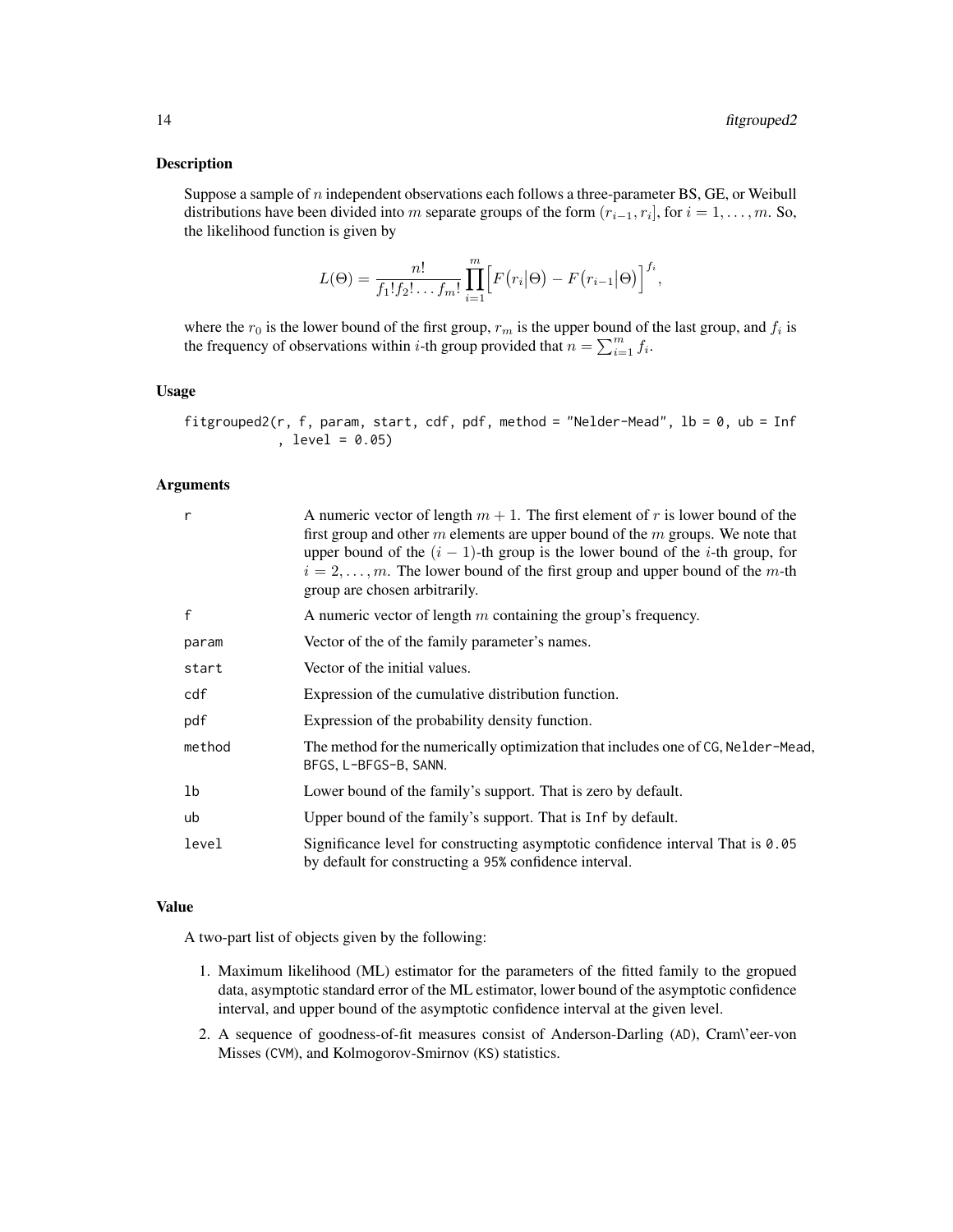#### <span id="page-14-0"></span>fitgsm 15

#### Author(s)

Mahdi Teimouri

## Examples

```
r \leq c(2.5, 3.5, 4.5, 5.5, 6.5, 7.5, 8.5, 9.5, 10.5)f <- c(33, 111, 168, 147, 96, 45, 18, 4, 0)
param <- c("alpha", "beta", "mu")
 pdf <- quote( alpha/beta*((x-mu)/beta)^(alpha-1)*exp( -((x-mu)/beta)^alpha ) )
 cdf <- quote( 1-exp( -((x-mu)/beta)^alpha ) );
  1b \leq -2ub <- Inf
start <-c(2, 3, 2)level <- 0.05
fitgrouped2(r, f, param, start, cdf, pdf, method = "Nelder-Mead", lb = lb, ub = ub, level = 0.05)
```
fitgsm *Estimating parameters of the gamma shape mixture model*

#### **Description**

Estimates parameters of the gamma shape mixture (GSM) model whose probability density function gets the form as follows.

$$
f(x,\Theta) = \sum_{j=1}^{K} \omega_j \frac{\beta^j}{\Gamma(j)} x^{j-1} \exp(-\beta x),
$$

where  $\Theta = (\omega_1, \dots, \omega_K, \beta)^T$  is the parameter vector and known constant K is the number of components. The vector of mixing parameters is given by  $\omega = (\omega_1, \dots, \omega_K)^T$  where  $\omega_j$ s sum to one, i.e.,  $\sum_{j=1}^{K} \omega_j = 1$ . Here  $\beta$  is the rate parameter that is equal for all components.

#### Usage

fitgsm(data,K)

#### Arguments

| data | Vector of observations. |
|------|-------------------------|
| К    | Number of components.   |

#### Details

Supposing that the number of components, i.e.,  $K$  is known, the parameters are estimated through the EM algorithm developed by the maintainer.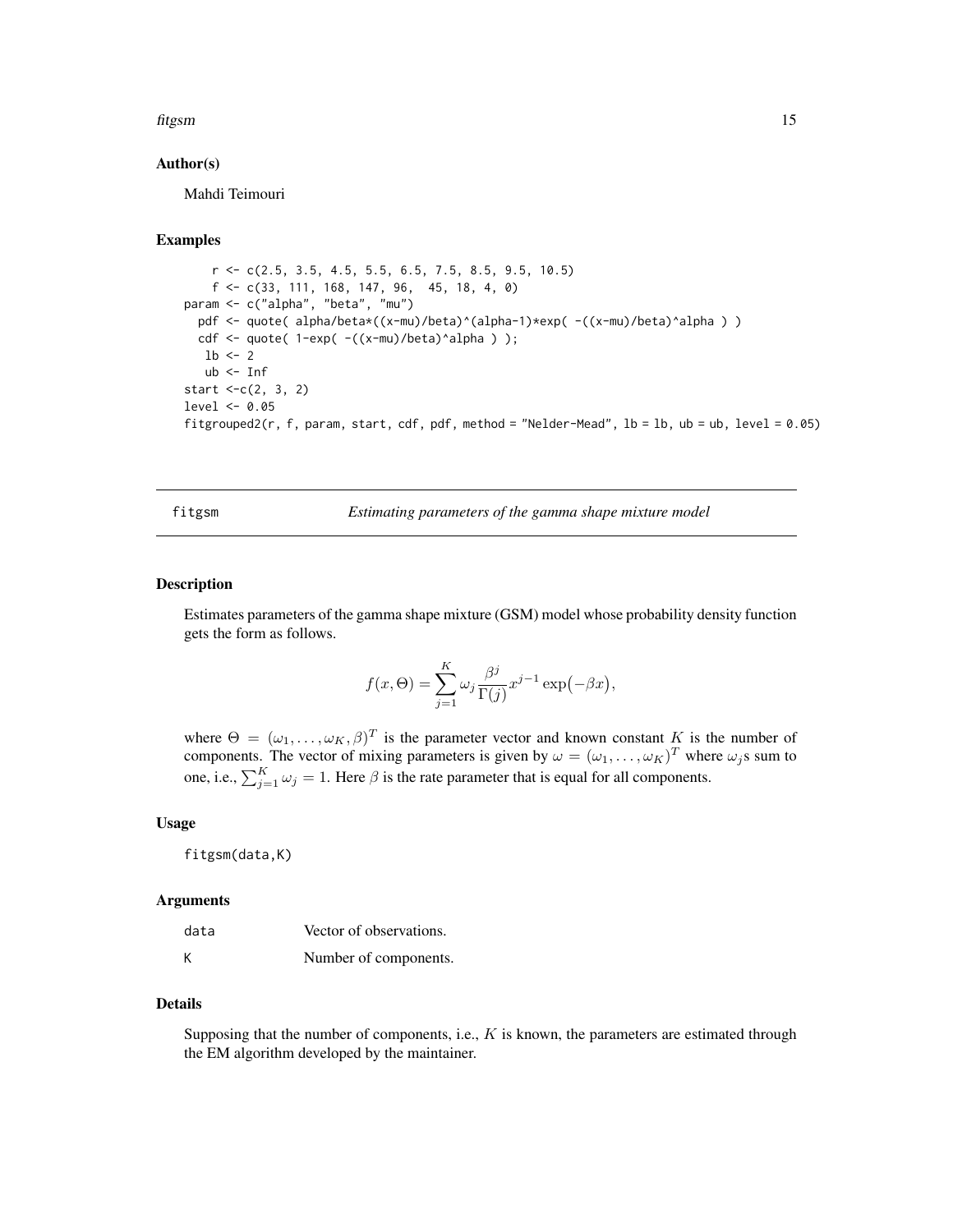#### <span id="page-15-0"></span>Value

A list of objects in three parts as

- 1. The EM estimator of the rate parameter.
- 2. The EM estimator of the mixing parameters.
- 3. A sequence of goodness-of-fit measures consist of Akaike Information Criterion (AIC), Consistent Akaike Information Criterion (CAIC), Bayesian Information Criterion (BIC), Hannan-Quinn information criterion (HQIC), Anderson-Darling (AD), Cram\'eer-von Misses (CVM), Kolmogorov-Smirnov (KS), and log-likelihood (log-likelihood) statistics.

#### Author(s)

Mahdi Teimouri

#### References

A. P. Dempster, N. M. Laird, and D. B. Rubin, 1977. Maximum likelihood from incomplete data via the EM algorithm, *Journal of the Royal Statistical Society Series B*, 39, 1-38.

S. Venturini, F. Dominici, and G. Parmigiani, 2008. Gamma shape mixtures for heavy-tailed distributions, *The Annals of Applied Statistics*, 2(2), 756–776.

#### Examples

```
n<-100
omega<-c(0.05, 0.1, 0.15, 0.2, 0.25, 0.25)
beta<-2
data<-rgsm(n,omega,beta)
K<-length(omega)
fitgsm(data,K)
```

| fitJSB | Estimating parameters of the Johnson's SB (JSB) distribution using |  |  |
|--------|--------------------------------------------------------------------|--|--|
|        | four methods                                                       |  |  |

## **Description**

Suppose  $x = (x_1, \ldots, x_n)^T$  denotes a vector of n independent observations coming from a fourparameter JSB distribution with probability density function given given by

$$
f(x|\Theta) = \frac{\delta \lambda}{\sqrt{2\pi}(x-\xi)(\lambda+\xi-x)} \exp\left\{-\frac{1}{2}\left[\gamma+\delta\log\left(\frac{x-\xi}{\lambda+\xi-x}\right)\right]^2\right\},\,
$$

where  $\xi < x < \lambda + \xi$ ,  $\Theta = (\delta, \gamma, \lambda, \xi)^T$  with  $\delta, \lambda > 0$ ,  $-\infty < \gamma < \infty$ , and  $-\infty < \xi < \infty$ . Using Bayesian approach, method of conditional maximum likelihood (CML, Johnson (1949)), method of moment (MM, Fonseca(2009)), and two-percentile method that proposed by Knoebel and Burkhart (1991) (KB). We compute all four estimators when the scale  $\lambda$ , and location  $\xi$ , parameters are predetermined. The method proposed by Ogana (2018) has been used for predetermining the scale and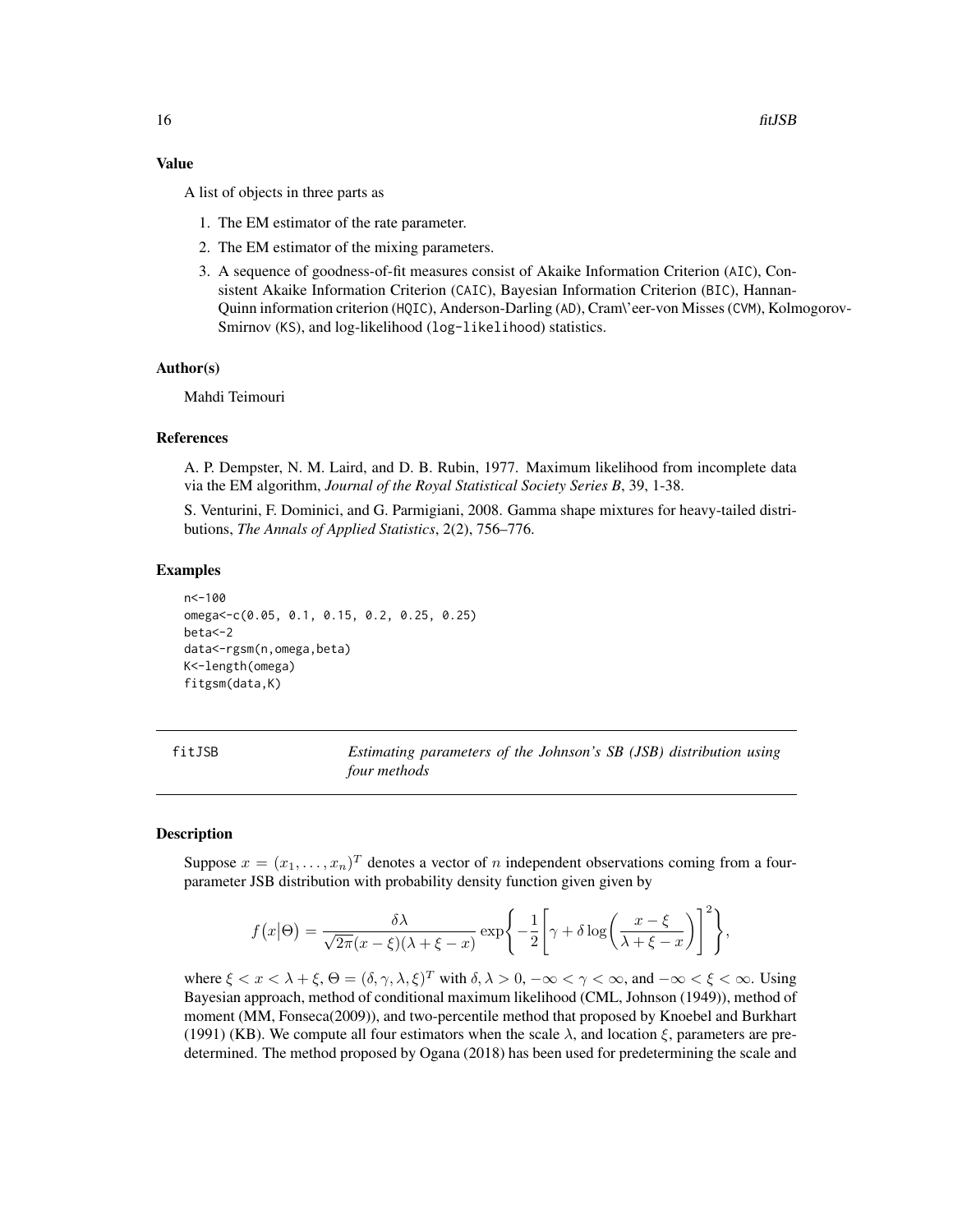#### fitJSB 17

location parameters. Let DBH accounts for diameter at breast height (DBH), for estimating parameters  $\delta$  and  $\gamma$  through the Bayesian approach, the location and scale parameters are predetermined as  $\xi = \min(DBH) - 1.34$  and  $\lambda = \max(DBH) - \xi + 3.8$ , respectively. For the MM, CML, and KB methods, the parameters  $\xi$  and  $\lambda$  are predetermined in the same way as suggested by Ogana (2018). determine

#### Usage

fitJSB(y, n.burn=8000, n.simul=10000)

#### Arguments

| v       | Vector of DBH observations.                                                                                                                 |
|---------|---------------------------------------------------------------------------------------------------------------------------------------------|
| n.burn  | Length of the burn-in period, i.e., the point after which Gibbs sampler is sup-<br>posed to attain convergence. By default n. burn is 8000. |
| n.simul | Total numbers of Gibbs sampler iterations. By default n. simul is 10,000.                                                                   |

## Details

The Bayes' estimators are obtained by averaging on the all iterations between n.burn and n.simul.

## Value

A list of objects in two parts as

- 1. Four estimators including Bayes, MM, CML, and KB.
- 2. A sequence of four goodness-of-fit measures consist of Anderson-Darling (AD), Cram\'eer-von Misses (CVM), Kolmogorov-Smirnov (KS), and log-likelihood (log-likelihood) statistics.

## References

N. L. Johnson, 1949. Systems of frequency curves generated by methods of translation, *Biometrika*, 36, 149-176.

B . R. Knoebel and E. Burkhart, 1991. A bivariate distribution approach to modeling forest diameter distributions at two points in time, *Biometrics*, 3, 241-253.

T. F. Fonseca, 2009. Describing maritime pine diameter distributions with Johnson's SB distribution using a new all-parameter recovery approach, *Forest Science*, 55, 367-373.

F. N. Ogana, 2018. Evaluation of four methods of fitting Johnson's SBB for height and volume predictions, *Journal of Forest Science*, 64, 187-197.

## Examples

```
# Here we use the SW dataset provided by FIA that represents a typical loblolly pine plantation.
# As the variable of interest, we fit the JSB distribution to the diameter at breast height (SW$DIA)
# in inches.
data(SW)
y \le - SW$DIA
fitJSB(y, n.burn=8000, n.simul=10000)
```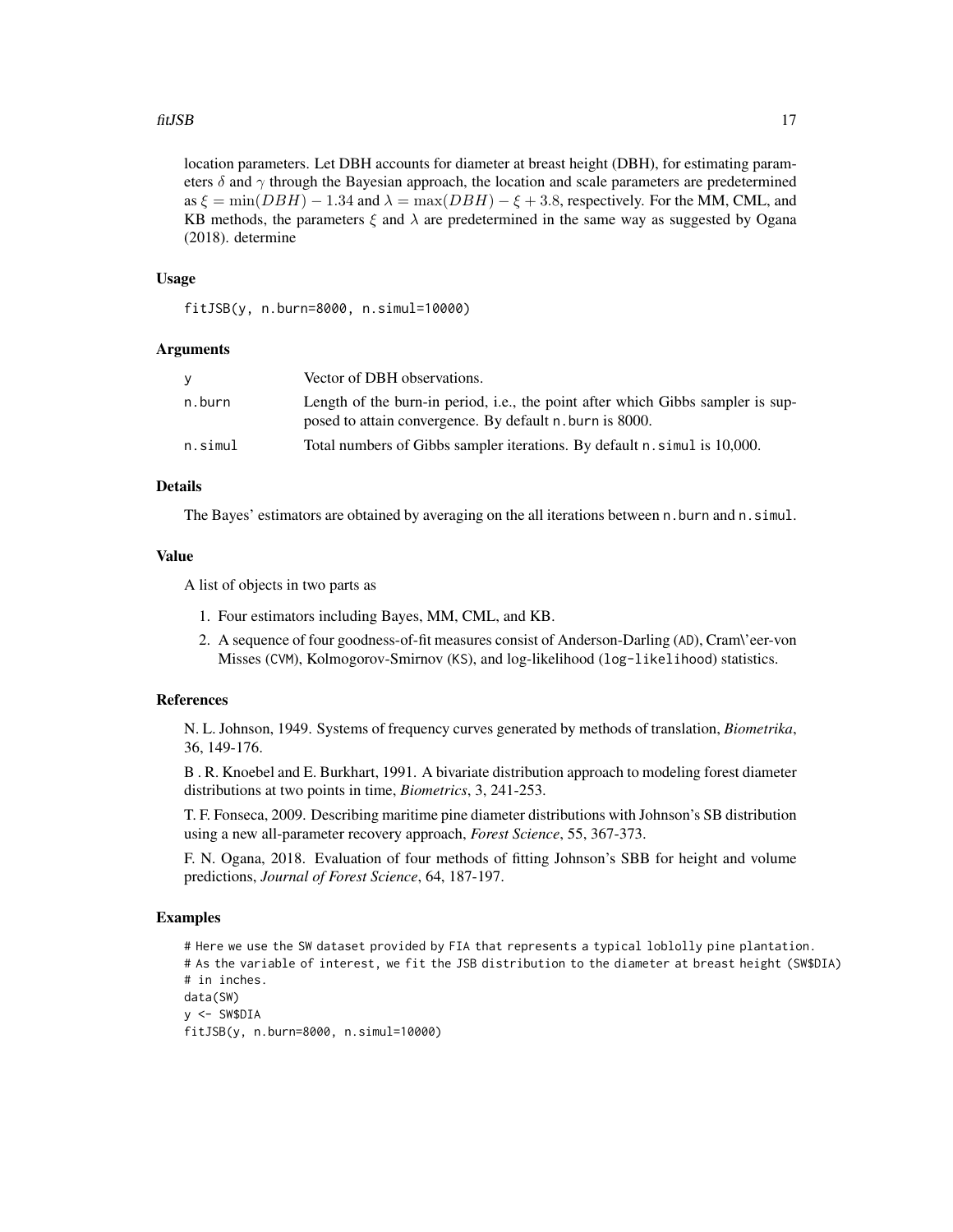<span id="page-17-0"></span>

#### Description

Estimates parameters of the mixture model using the expectation maximization (EM) algorithm. General form for the cdf of a statistical mixture model is given by

$$
F(x, \Theta) = \sum_{j=1}^{K} \omega_j F_j(x, \theta_j),
$$

where  $\Theta = (\theta_1, \dots, \theta_K)^T$ , is the whole parameter vector,  $\theta_j$  for  $j = 1, \dots, K$  is the parameter space of the j-th component, i.e.  $\theta_j = (\alpha_j, \beta_j)^T$ ,  $F_j(., \theta_j)$  is the cdf of the j-th component, and known constant K is the number of components. Parameters  $\alpha$  and  $\beta$  are the shape and scale parameters or both are the shape parameters. In the latter case, the parameters  $\alpha$  and  $\beta$  are called the first and second shape parameters, respectively. We note that the constants  $\omega_i$ s sum to one, i.e.  $\sum_{j=1}^{K} \omega_j = 1$ . The families considered for the cdf F include Birnbaum-Saunders, Burr type XII, Chen, F, Frechet, Gamma, Gompertz, Log-normal, Log-logistic, Lomax, skew-normal, and Weibull.

#### Usage

fitmixture(data, family, K, initial=FALSE, starts)

#### Arguments

| data    | Vector of observations.                                                                                                                                                                                                                                                                                                  |
|---------|--------------------------------------------------------------------------------------------------------------------------------------------------------------------------------------------------------------------------------------------------------------------------------------------------------------------------|
| family  | Name of the family including: "birnbaum-saunders", "burrxii", "chen", "f",<br>"Frechet", "gamma", "gompetrz", "log-normal", "log-logistic", "lomax",<br>"skew-normal", and "weibull".                                                                                                                                    |
| K       | Number of components.                                                                                                                                                                                                                                                                                                    |
| initial | The sequence of initial values including $\omega_1, \ldots, \omega_K, \alpha_1, \ldots, \alpha_K, \beta_1, \ldots, \beta_K$ .<br>For skew normal case the vector of initial values of skewness parameters will<br>be added. By default the initial values automatically is determind by k-means<br>method of clustering. |
| starts  | If initial=TRUE, then sequence of the initial values must be given.                                                                                                                                                                                                                                                      |

## Details

It is worth noting that identifiability of the mixture models supposed to be held. For skew-normal case we have  $\theta_j = (\alpha_j, \beta_j, \lambda_j)^T$  in which  $-\infty < \alpha_j < \infty$ ,  $\beta_j > 0$ , and  $-\infty < \lambda_j < \infty$ , respectively, are the location, scale, and skewness parameters of the  $j$ -th component, see Azzalini (1985).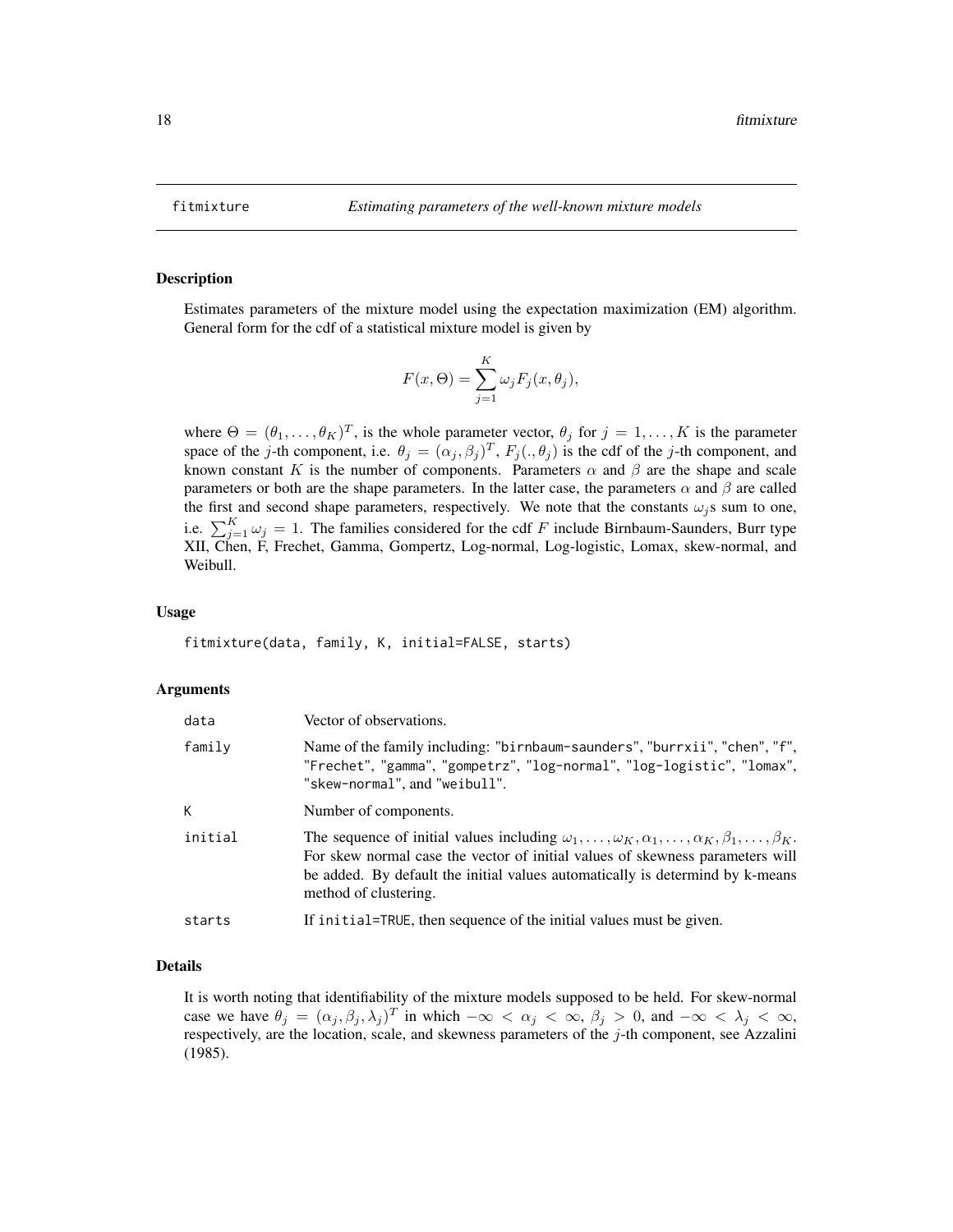#### <span id="page-18-0"></span>Value

- 1. The output has three parts, The first part includes vector of estimated weight, shape, and scale parameters.
- 2. The second part involves a sequence of goodness-of-fit measures consist of Akaike Information Criterion (AIC), Consistent Akaike Information Criterion (CAIC), Bayesian Information Criterion (BIC), Hannan-Quinn information criterion (HQIC), Anderson-Darling (AD), Cram\'eervon Misses (CVM), Kolmogorov-Smirnov (KS), and log-likelihood (log-likelihood) statistics.
- 3. The last part of the output contains clustering vector.

#### Author(s)

Mahdi Teimouri

#### References

A. Azzalini, 1985. A class of distributions which includes the normal ones, *Scandinavian Journal of Statistics*, 12, 171-178.

A. P. Dempster, N. M. Laird, and D. B. Rubin, 1977. Maximum likelihood from incomplete data via the EM algorithm, *Journal of the Royal Statistical Society Series B*, 39, 1-38.

M. Teimouri, S. Rezakhah, and A. Mohammdpour, 2018. EM algorithm for symmetric stable mixture model, *Communications in Statistics-Simulation and Computation*, 47(2), 582-604.

#### Examples

# Here we model the northern hardwood uneven-age forest data (HW\$DIA) in inches using a # 3-component Weibull mixture distribution. data(HW) data<-HW\$DIA  $K < -3$ fitmixture(data,"weibull", K, initial=FALSE)

fitmixturegrouped *Estimating parameters of the well-known mixture models fitted to the grouped data*

#### Description

Estimates parameters of the gamma, log-normal, and Weibull mixture models fitted to the grouped data using the expectation maximization (EM) algorithm. General form for the cdf of a statistical mixture model is given by

$$
F(x,\Theta) = \sum_{k=1}^{K} \omega_k F_k(x,\theta_k),
$$

where  $\Theta = (\theta_1, \dots, \theta_K)^T$ , is the whole parameter vector,  $\theta_k$  for  $k = 1, \dots, K$  is the parameter space of the j-th component, i.e.  $\theta_k = (\alpha_k, \beta_k)^T$ ,  $F_j(., \theta_j)$  is the cdf of the k-th component,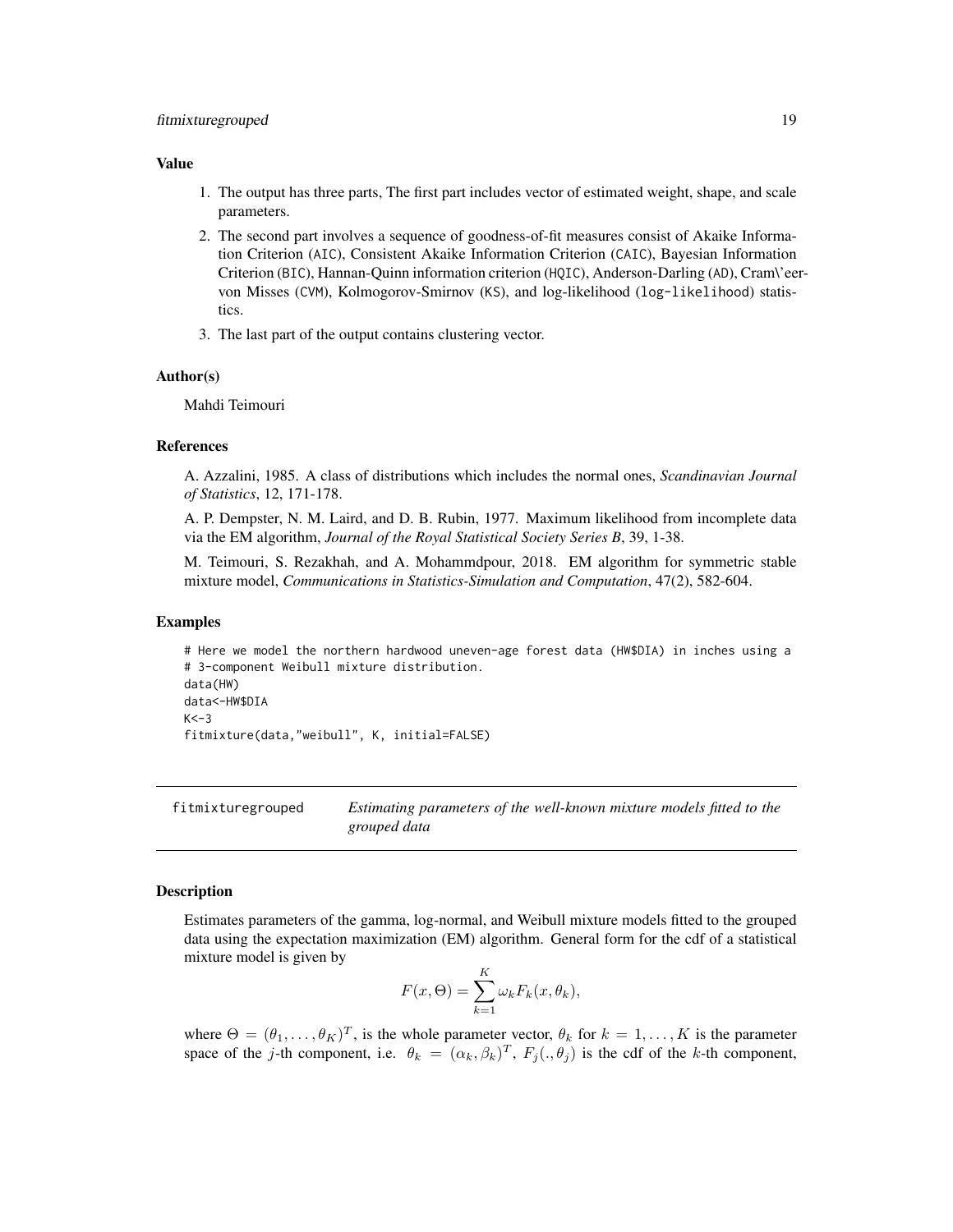and known constant K is the number of components. Parameters  $\alpha$  and  $\beta$  are the shape and scale parameters. The constants  $\omega_k$ s sum to one, i.e.  $\sum_{k=1}^K \omega_k = 1$ . The families considered for the cdf F include Gamma, Log-normal, and Weibull. If a sample of n independent observations each follows a distribution with cdf F have been divided into m separate groups of the form  $(r_{i-1}, r_i]$ , for  $i = 1, \ldots, m$ . So, the likelihood function of the observed data is given by

$$
L(\Theta|f_1,\ldots,f_m)=\frac{n!}{f_1!f_2!\ldots f_m!}\prod_{i=1}^m\Bigl[\frac{F_i(\Theta)}{F(\Theta)}\Bigr]^{f_i},
$$

where

$$
F_i(\Theta) = \sum_{k=1}^K \omega_k \int_{r_{i-1}}^{r_i} f(x|\theta_k) dx,
$$

$$
F(\Theta) = \sum_{k=1}^K \omega_k f(x|\theta_k) dx,
$$

in which  $f(x|\theta_k)$  denotes the pdf of the j-th component. Using the the EM algorithm proposed by Dempster et al. (1977), we can solve  $\partial L(\Theta | f_1, \dots, f_m) / \partial \Theta = 0$  by introducing two new missing variables.

## Usage

fitmixturegrouped(family, r, f, K, initial=FALSE, starts)

#### Arguments

| family       | Name of the family including: "gamma", "log-normal", "skew-normal", and<br>"weibull".                                                                                                                                                                                                                                                                                                                                                                                                                                                                                |
|--------------|----------------------------------------------------------------------------------------------------------------------------------------------------------------------------------------------------------------------------------------------------------------------------------------------------------------------------------------------------------------------------------------------------------------------------------------------------------------------------------------------------------------------------------------------------------------------|
| r            | A numeric vector of length $m + 1$ . The first element of r is lower bound of the<br>first group and other $m$ elements are upper bound of the $m$ groups. We note that<br>upper bound of the $(i - 1)$ -th group is the lower bound of the <i>i</i> -th group, for<br>$i = 2, \ldots, m$ . The lower bound of the first group and upper bound of the m-th<br>group are chosen arbitrarily. If raw data are available, the smallest and largest<br>observations are chosen for lower bound of the first group and upper bound of<br>the $m$ -th group, respectively. |
| $\mathsf{f}$ | A numeric vector of length $m$ containing the group's frequency.                                                                                                                                                                                                                                                                                                                                                                                                                                                                                                     |
| К            | Number of components.                                                                                                                                                                                                                                                                                                                                                                                                                                                                                                                                                |
| initial      | The sequence of initial values including $\omega_1, \ldots, \omega_K, \alpha_1, \ldots, \alpha_K, \beta_1, \ldots, \beta_K$ .<br>For skew normal case the vector of initial values of skewness parameters will<br>be added. By default the initial values automatically is determind by k-means<br>method of clustering.                                                                                                                                                                                                                                             |
| starts       | If initial=TRUE, then sequence of the initial values must be given.                                                                                                                                                                                                                                                                                                                                                                                                                                                                                                  |

## Details

Identifiability of the mixture models supposed to be held. For skew-normal mixture model the parameter vector of k-th component gets the form  $\theta_k = (\alpha_k, \beta_k, \lambda_k)^T$  where  $\alpha_k, \beta_k$ , and  $\lambda_k$  denote the location, scale, and skewness parameters, respectively.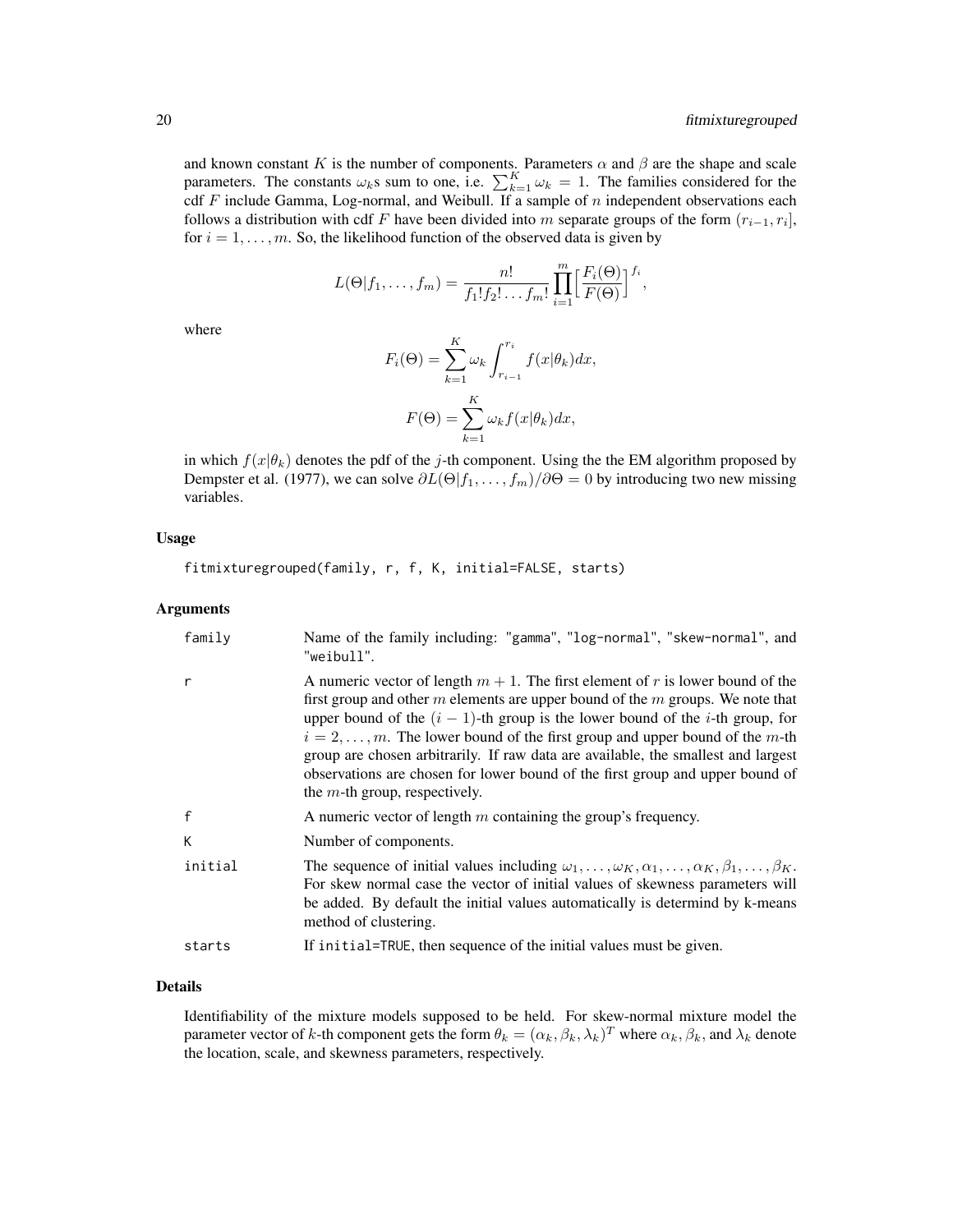#### <span id="page-20-0"></span>fitWeibull 21

#### Value

- 1. The output has two parts, The first part includes vector of estimated weight, shape, and scale parameters.
- 2. A sequence of goodness-of-fit measures consist of Akaike Information Criterion (AIC), Consistent Akaike Information Criterion (CAIC), Bayesian Information Criterion (BIC), Hannan-Quinn information criterion (HQIC), Anderson-Darling (AD), Cram\'eer-von Misses (CVM), Kolmogorov-Smirnov (KS), and log-likelihood (log-likelihood) statistics.

#### Author(s)

Mahdi Teimouri

#### References

G. J. McLachlan and P. N. Jones, 1988. Fitting mixture models to grouped and truncated data via the EM algorithm, *Biometrics*, 44, 571-578

#### Examples

```
n<-50
K < -2m < -10weight<-c(0.3,0.7)
alpha < -c(1,2)beta < -c(2,1)param<-c(weight,alpha,beta)
data<-rmixture(n, "weibull", K, param)
r<-seq(min(data),max(data),length=m+1)
D<-data.frame(table(cut(data,r,labels=NULL,include.lowest=TRUE,right=FALSE,dig.lab=4)))
f<-D$Freq
fitmixturegrouped("weibull",r,f,K,initial=FALSE)
```

| fitWeibull |         |  |  | Estimating parameters of the Weibull distribution through classical |  |
|------------|---------|--|--|---------------------------------------------------------------------|--|
|            | methods |  |  |                                                                     |  |

#### Description

Estimates the parameters of the two- and three-parameter Weibull model with pdf and cdf given by

$$
f(x; \alpha, \beta, \theta) = \frac{\alpha}{\beta} \left( \frac{x - \theta}{\beta} \right)^{\alpha - 1} \exp \left\{ - \left( \frac{x - \theta}{\beta} \right)^{\alpha} \right\},\
$$

and

$$
F(x; \alpha, \beta, \theta) = 1 - \exp\biggl\{-\biggl(\frac{x-\theta}{\beta}\biggr)^{\alpha}\biggr\},\
$$

where  $x > \theta$ ,  $\alpha > 0$ ,  $\beta > 0$  and  $-\infty < \theta < \infty$ . Here, the parameters  $\alpha$ ,  $\beta$ , and  $\theta$  are known in the literature as the shape, scale, and location, respectively. If  $\theta = 0$ , then  $f(x; \alpha, \beta)$  and  $F(x; \alpha, \beta)$  in above are the pdf and cdf of a two-parameter Weibull distribution, respectively.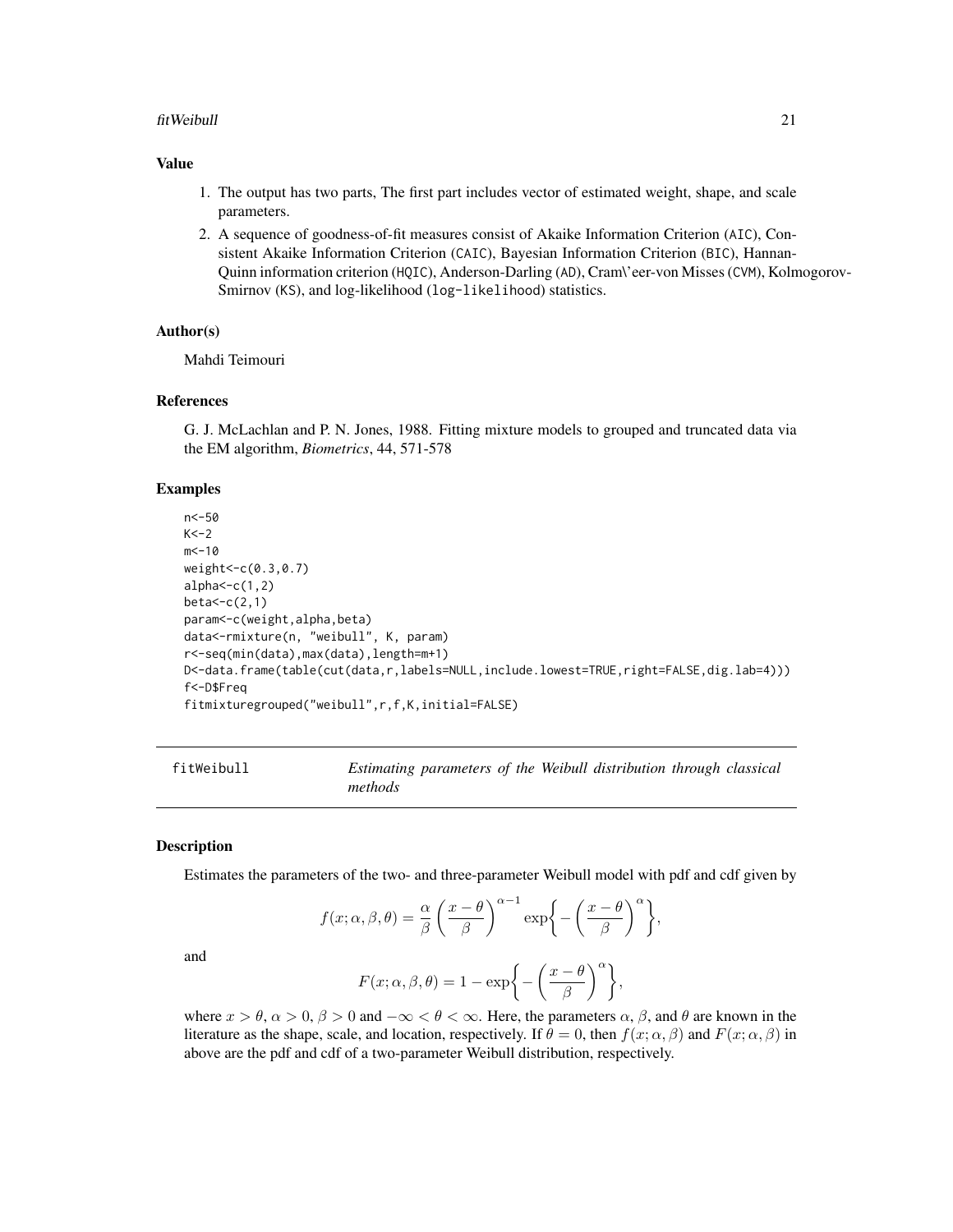## Usage

fitWeibull(data, location, method, starts)

## Arguments

| data     | Vector of observations                                                                                                                                                                                                                                                                                                                                                                                                                                                                                                                                                                                                                                                                                                                                                                                                                                                                                                                                                                                                                                                                                                                                                                                                                                                   |
|----------|--------------------------------------------------------------------------------------------------------------------------------------------------------------------------------------------------------------------------------------------------------------------------------------------------------------------------------------------------------------------------------------------------------------------------------------------------------------------------------------------------------------------------------------------------------------------------------------------------------------------------------------------------------------------------------------------------------------------------------------------------------------------------------------------------------------------------------------------------------------------------------------------------------------------------------------------------------------------------------------------------------------------------------------------------------------------------------------------------------------------------------------------------------------------------------------------------------------------------------------------------------------------------|
| starts   | Initial values for starting the iterative procedures such as Newton-Raphson.                                                                                                                                                                                                                                                                                                                                                                                                                                                                                                                                                                                                                                                                                                                                                                                                                                                                                                                                                                                                                                                                                                                                                                                             |
| location | Either TRUE or FALSE. If location=TRUE, then shift parameter will be consid-<br>ered; otherwise the shift parameter omitted.                                                                                                                                                                                                                                                                                                                                                                                                                                                                                                                                                                                                                                                                                                                                                                                                                                                                                                                                                                                                                                                                                                                                             |
| method   | Used method for estimating the parameters. In the two-parameter case, methods<br>are "greg1" (for the method of generalized regression type 1), "greg2" (for the<br>method of generalized regression type 2), "1m" (for the method of L-moment),<br>"ml" (for the method of maximum likelihood (ML)), "mlm" (for the method<br>of logarithmic moment), "moment" (for the method of moment), "pm" (for the<br>method of percentile), "rank" (for the method of rank correlation), "reg" (for<br>the method of least square), "ustat" (for the method of U-statistic), "wml" (for<br>the method of weighted ML), and "wreg" (for the method of weighted least<br>square). In three-parameter case the methods are "mle" (for the method of ML),<br>"mm1" (for the method of modified moment (MM) type 1), "mm2" (for the method<br>of MM type 2), "mm3" (for the method of MM type 3), "mm11" (for the method of<br>modified ML type 1), "mm12" (for the method of modified ML type 2), "mm13"<br>(for the method of modified ML type 3), "mm14" (for the method of modified<br>ML type 4), "moment" (for the method of moment), "mps" (for the method of<br>maximum product spacing), "t1m" (for the method of T-L moment), and "wm1"<br>(for the method of weighted ML). |

#### Details

For the method wml, all weights have been provided for sample size less that or equal to 100. This means that both methods ml and wml give the same estimates for samples of size larger than 100.

## Value

A list of objects in two parts given by the following:

- 1. Estimated parameters for two- or three-parameter Weibull distribution.
- 2. A sequence of goodness-of-fit measures consist of Akaike Information Criterion (AIC), Consistent Akaike Information Criterion (CAIC), Bayesian Information Criterion (BIC), Hannan-Quinn information criterion (HQIC), Anderson-Darling (AD), Cram\'eer-von Misses (CVM), Kolmogorov-Smirnov (KS), and log-likelihood (log-likelihood) statistics.

#### Author(s)

Mahdi Teimouri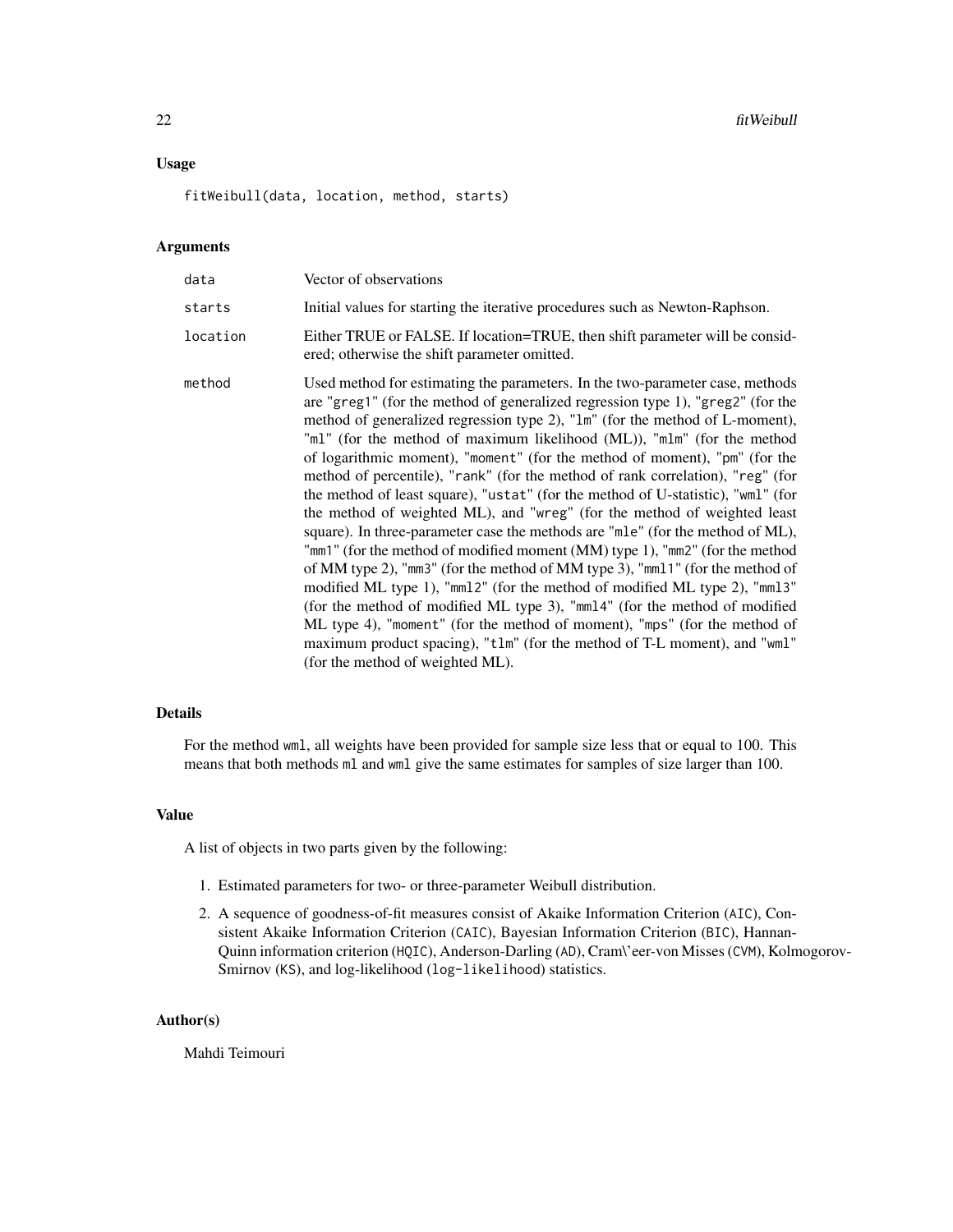## References

R. C. H. Cheng and M. A. Stephens, 1989. A goodness-of-fit test using Moran's statistic with estimated parameters, *Biometrika*, 76(2), 385-392.

C. A. Clifford and B. Whitten, 1982. Modified maximum likelihood and modified moment estimators for the three-parameter Weibull distribution, *Communication in Statistics-Theory and Methods*, 11(23), 2631-2656.

D. Cousineau, 2009. Nearly unbiased estimators for the three-parameter Weibull distribution with greater efficiency than the iterative likelihood method, *British Journal of Mathematical and Statistical Psychology*, 62, 167-191.

G. Cran, 1988. Moment estimators for the 3-parameter Weibull distribution, *IEEE Transactions on Reliability*, 37(4), 360-363.

J. R. Hosking, 1990. L-moments: analysis and estimation of distributions using linear combinations of order statistics, *Journal of the Royal Statistical Society. Series B (Methodological)*, 52(1), 105- 124.

Y. M. Kantar, 2015. Generalized least squares and weighted least squares estimation methods for distributional parameters, *REVSTAT-Statistical Journal*, 13(3), 263-282.

M. Teimouri and S. Nadarajah, 2012. A simple estimator for the Weibull shape parameter, *International Journal of Structural Stability and Dynamics*, 12(2), 2395-402.

M. Teimouri, S. M. Hoseini, and S. Nadarajah, 2013. Comparison of estimation methods for the Weibull distribution, *Statistics*, 47(1), 93-109.

F. Wang and J. B. Keats, 1995. Improved percentile estimation for the two-parameter Weibull distribution, *Microelectronics Reliability*, 35(6), 883-892.

L. Zhang, M. Xie, and L. Tang, 2008. On Weighted Least Squares Estimation for the Parameters of Weibull Distribution. *In: Pham H. (eds) Recent Advances in Reliability and Quality in Design*. Springer Series in Reliability Engineering. Springer, London.

#### Examples

```
n<-100
alpha<-2
beta<-2
theta<-3
data<-rweibull(n,shape=alpha,scale=beta)+theta
starts < -c(2,2,3)fitWeibull(data, TRUE, "mps", starts)
fitWeibull(data, TRUE, "wml", starts)
fitWeibull(data, FALSE, "mlm", starts)
fitWeibull(data, FALSE, "ustat", starts)
```
HW *Mixed norther hardwood*

#### **Description**

Tree list from a U.S. Forest Service Forest Inventory and Analysis (FIA) plot PLT\_CN 247006253010661 measured in 2012 and represents a typical northern hardwood uneven-age forest.

## <span id="page-22-0"></span> $HW$  23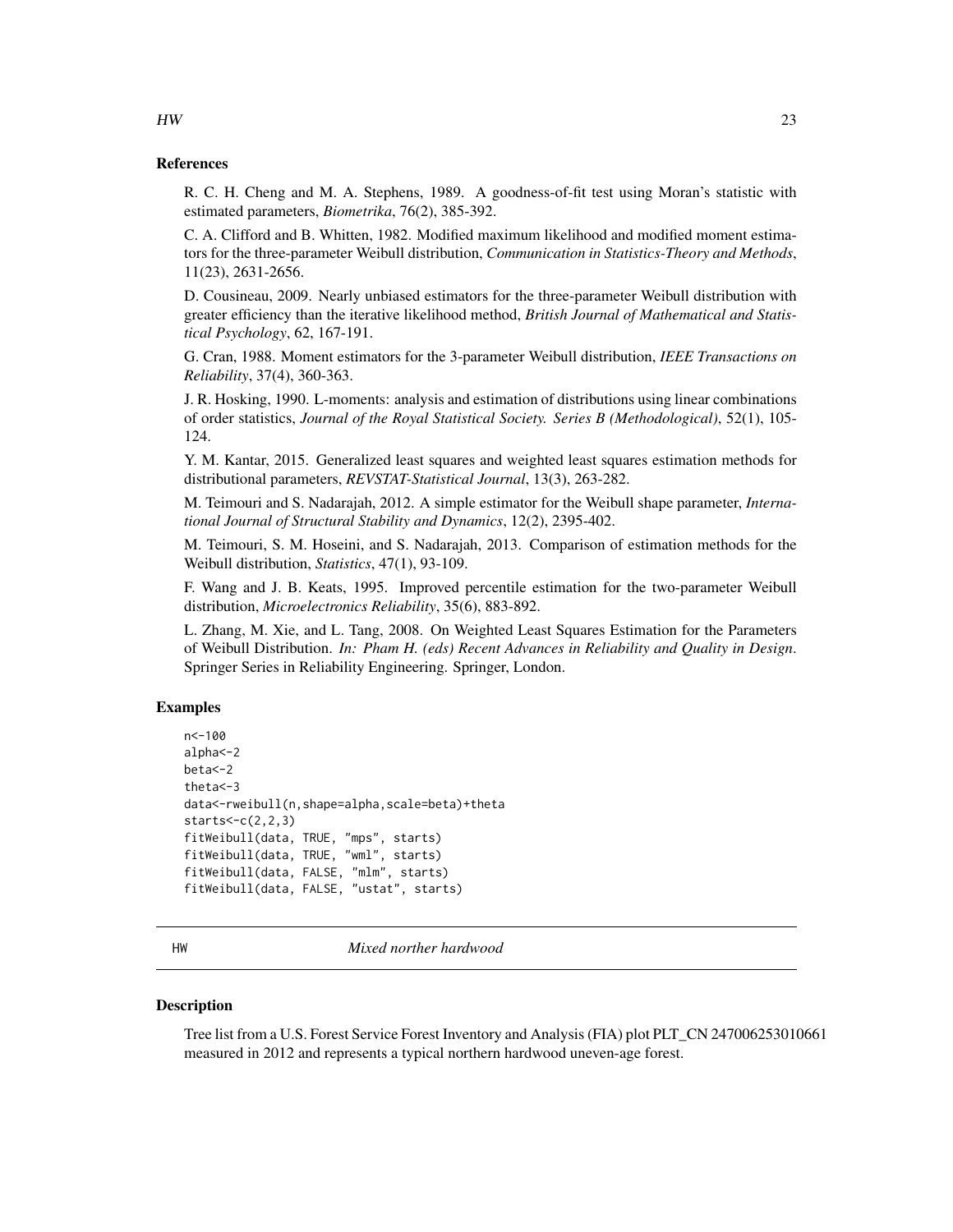#### <span id="page-23-0"></span>Usage

data(HW)

## Format

A data frame containing 25 trees (rows) and two columns. Columns are the trees' scientific name and diameter at breast height in inches.

| pgsm | Computing cumulative distribution function of the gamma shape mix- |
|------|--------------------------------------------------------------------|
|      | ture model                                                         |

#### Description

Computes cumulative distribution function (cdf) of the gamma shape mixture (GSM) model. The general form for the cdf of the GSM model is given by

$$
F(x,\Theta) = \sum_{j=1}^{K} \omega_j F(x,j,\beta),
$$

where

$$
F(x, j, \beta) = \int_0^x \frac{\beta^j}{\Gamma(j)} y^{j-1} \exp(-\beta y) dy,
$$

in which  $\Theta = (\omega_1, \dots, \omega_K, \beta)^T$  is the parameter vector and known constant K is the number of components. The vector of mixing parameters is given by  $\omega = (\omega_1, \dots, \omega_K)^T$  where  $\omega_j$ s sum to one, i.e.,  $\sum_{j=1}^{K} \omega_j = 1$ . Here  $\beta$  is the rate parameter that is equal for all components.

#### Usage

pgsm(data, omega, beta, log.p = FALSE, lower.tail = TRUE)

#### Arguments

| data       | Vector of observations.               |
|------------|---------------------------------------|
| omega      | Vector of the mixing parameters.      |
| beta       | The rate parameter.                   |
| log.p      | If TRUE, then $log(cdf)$ is returned. |
| lower.tail | If FALSE, then 1-cdf is returned.     |

## Value

A vector of the same length as data, giving the cdf of the GSM model.

#### Author(s)

Mahdi Teimouri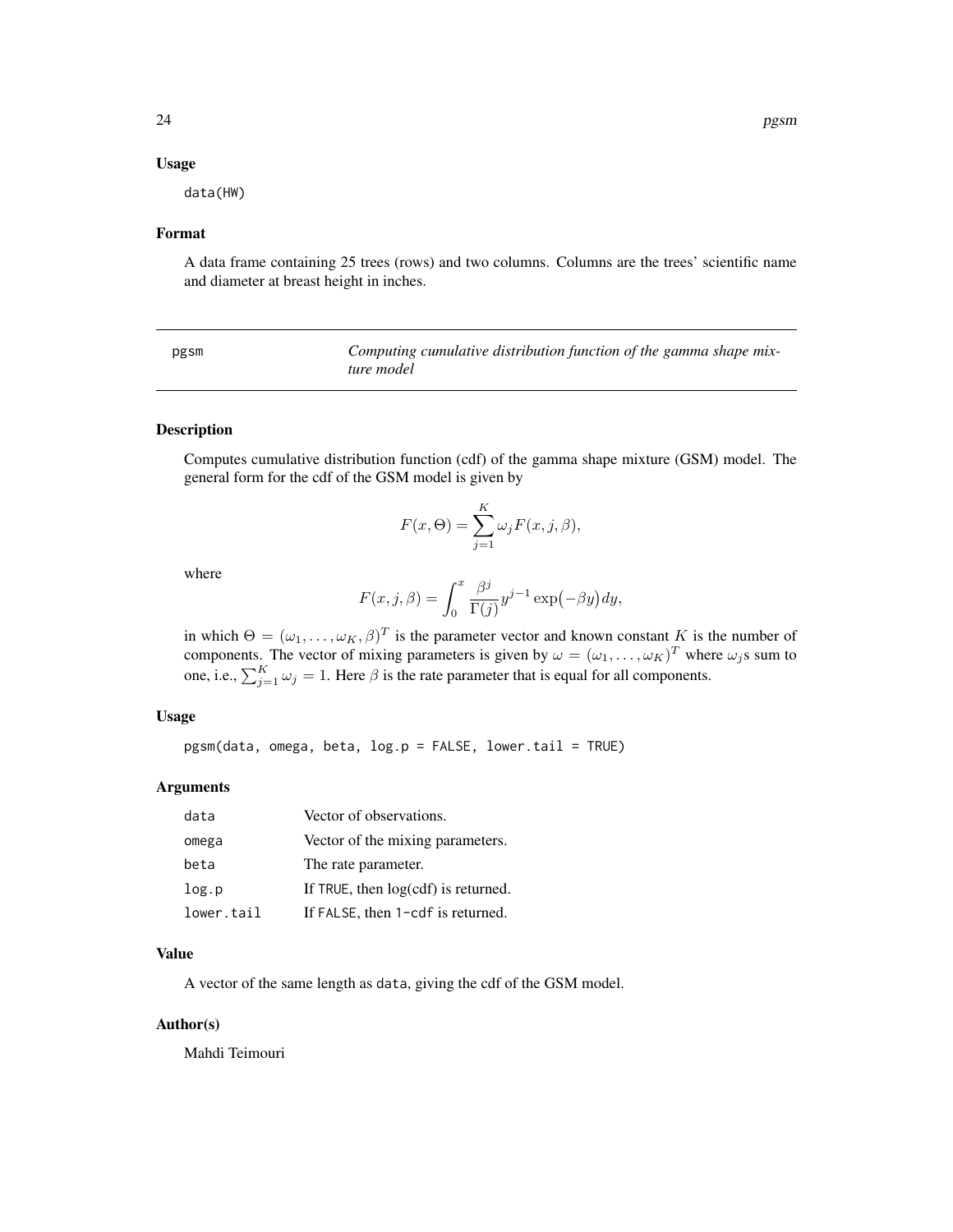#### References

S. Venturini, F. Dominici, and G. Parmigiani, 2008. Gamma shape mixtures for heavy-tailed distributions, *The Annals of Applied Statistics*, 2(2), 756–776.

#### Examples

data<-seq(0,20,0.1) omega<-c(0.05, 0.1, 0.15, 0.2, 0.25, 0.25) beta<-2 pgsm(data, omega, beta)

| pjsb | Computing the cumulative distribution function of Johnson's SB (JSB) |
|------|----------------------------------------------------------------------|
|      | distribution                                                         |

#### Description

Computes the cumulative distribution function of the four-parameter JSB distibution given by

$$
F(x|\Theta) = \int_{\xi}^{x} \frac{\delta \lambda}{\sqrt{2\pi}(u-\xi)(\lambda+\xi-u)} \exp\left\{-\frac{1}{2}\left[\gamma+\delta\log\left(\frac{u-\xi}{\lambda+\xi-u}\right)\right]^{2}\right\} du,
$$

where  $\xi < x < \lambda + \xi$ ,  $\Theta = (\delta, \gamma, \lambda, \xi)^T$  with  $\delta, \lambda > 0$ ,  $-\infty < \gamma < \infty$ , and  $-\infty < \xi < \infty$ .

#### Usage

pjsb(data, param, log.p = FALSE, lower.tail = TRUE)

#### Arguments

| data       | Vector of observations.                                                |
|------------|------------------------------------------------------------------------|
| param      | Vector of the parameters $\delta$ , $\gamma$ , $\lambda$ , and $\xi$ . |
| log.p      | If TRUE, then log(cdf) is returned.                                    |
| lower.tail | If FALSE, then 1-cdf is returned.                                      |

## Value

A vector of length n, giving random generated values from JSB distribution.

## Author(s)

Mahdi Teimouri

## Examples

```
data<-rnorm(10)
param<-c(delta<-1, gamma<-3, lambda<-12, xi<-5)
pjsb(data, param, log.p = FALSE, lowertail = TRUE)
```
<span id="page-24-0"></span>pjsb 25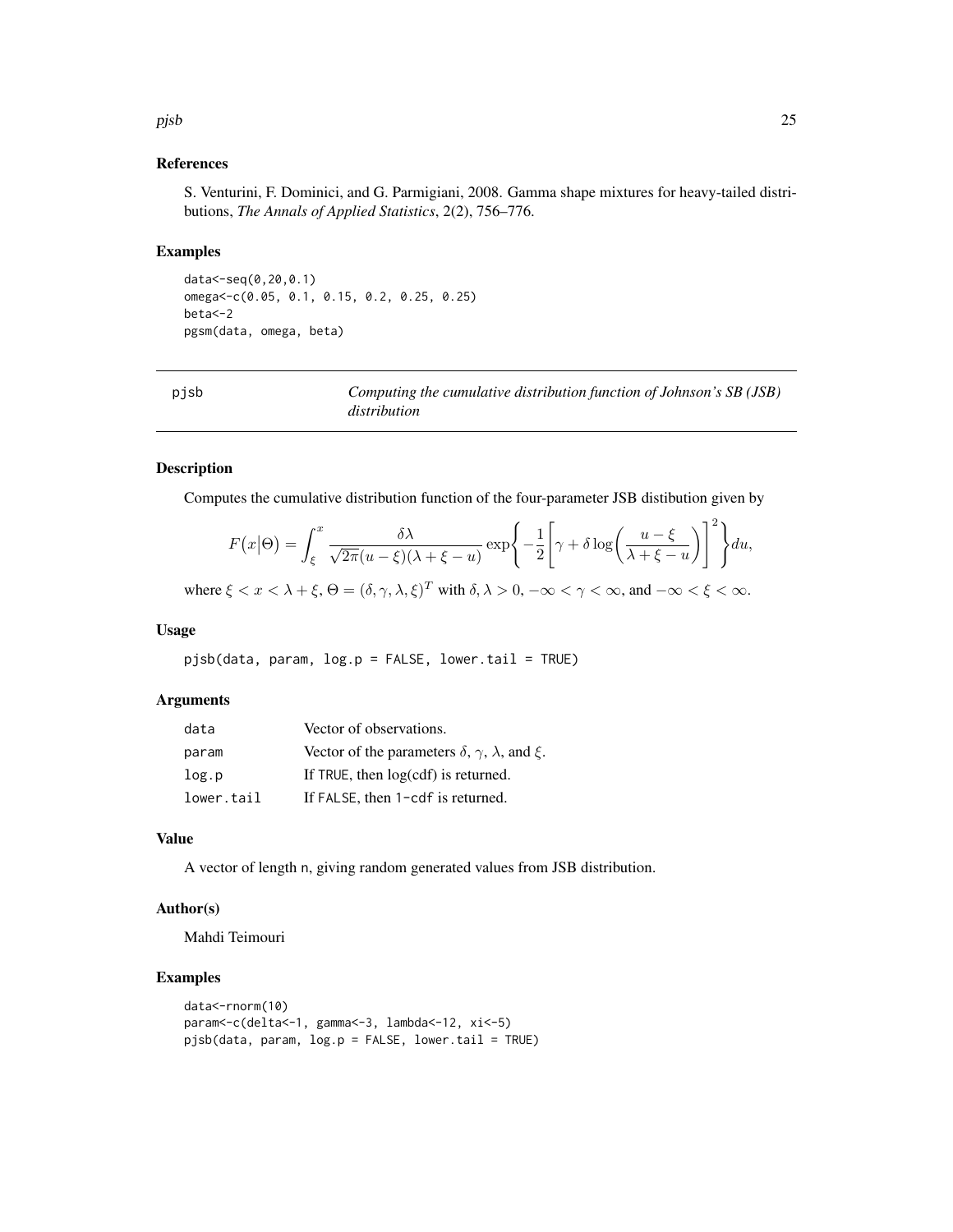<span id="page-25-0"></span>pmixture *Computing cumulative distribution function of the well-known mixture models*

#### Description

Computes cumulative distribution function (cdf) of the mixture model. The general form for the cdf of the mixture model is given by

$$
F(x, \Theta) = \sum_{j=1}^{K} \omega_j F(x, \theta_j),
$$

where  $\Theta = (\theta_1, \dots, \theta_K)^T$ , is the whole parameter vector,  $\theta_j$  for  $j = 1, \dots, K$  is the parameter space of the j-th component, i.e.  $\theta_j = (\alpha_j, \beta_j)^T$ ,  $F_j(., \theta_j)$  is the cdf of the j-th component, and known constant  $K$  is the number of components. The vector of mixing parameters is given by  $\omega = (\omega_1, \dots, \omega_K)^T$  where  $\omega_j$ s sum to one, i.e.,  $\sum_{j=1}^K \omega_j = 1$ . Parameters  $\alpha$  and  $\beta$  are the shape and scale parameters or both are the shape parameters. In the latter case, the parameters  $\alpha$ and  $\beta$  are called the first and second shape parameters, respectively. The families considered for each component include Birnbaum-Saunders, Burr type XII, Chen, F, Frechet, Gamma, Gompertz, Log-normal, Log-logistic, Lomax, skew-normal, and Weibull.

#### Usage

pmixture(data, g, K, param)

#### Arguments

| data  | Vector of observations.                                                                                                                                                               |
|-------|---------------------------------------------------------------------------------------------------------------------------------------------------------------------------------------|
| g     | Name of the family including: "birnbaum-saunders", "burrxii", "chen", "f",<br>"frechet", "gamma", "gompetrz", "log-normal", "log-logistic", "lomax",<br>"skew-normal", and "weibull". |
| K     | Number of components.                                                                                                                                                                 |
| param | Vector of the $\omega$ , $\alpha$ , $\beta$ , and $\lambda$ .                                                                                                                         |

#### Details

For the skew-normal case,  $\alpha$ ,  $\beta$ , and  $\lambda$  are the location, scale, and skewness parameters, respectively.

## Value

A vector of the same length as data, giving the cdf of the mixture model computed at data.

#### Author(s)

Mahdi Teimouri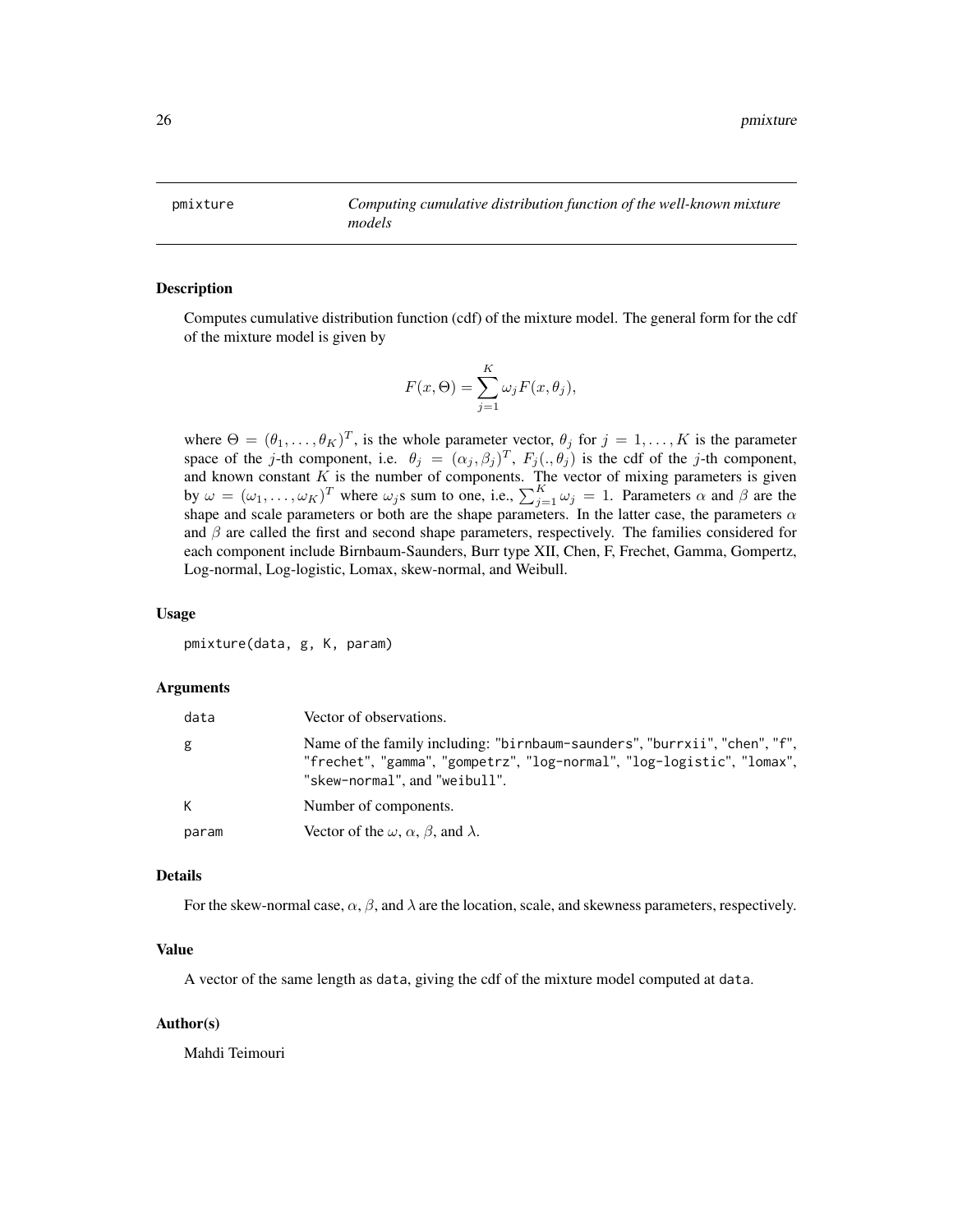#### <span id="page-26-0"></span>rgsm 27

#### Examples

```
data<-seq(0,20,0.1)
K < -2weight<-c(0.6,0.4)
alpha < -c(1,2)beta < -c(2,1)param<-c(weight,alpha,beta)
pmixture(data, "weibull", K, param)
```
rgsm *Simulating realizations from the gamma shape mixture model*

## Description

Simulates realizations from a gamma shape mixture (GSM) model with probability density function given by  $\overline{\nu}$ 

$$
f(x,\Theta) = \sum_{j=1}^{K} \omega_j \frac{\beta^j}{\Gamma(j)} x^{j-1} \exp(-\beta x),
$$

where  $\Theta = (\omega_1, \ldots, \omega_K, \beta)^T$  is the parameter vector and known constant K is the number of components. The vector of mixing parameters is given by  $\omega = (\omega_1, \dots, \omega_K)^T$  where  $\omega_j$ s sum to one, i.e.,  $\sum_{j=1}^{K} \omega_j = 1$ . Here  $\beta$  is the rate parameter that is equal for all components.

## Usage

rgsm(n, omega, beta)

#### Arguments

| n     | Number of requested random realizations. |
|-------|------------------------------------------|
| omega | Vector of the mixing parameters.         |
| beta  | The rate parameter.                      |

#### Value

A vector of length n, giving random generated values from GSM model.

## Author(s)

Mahdi Teimouri

## References

S. Venturini, F. Dominici, and G. Parmigiani, 2008. Gamma shape mixtures for heavy-tailed distributions, *The Annals of Applied Statistics*, 2(2), 756–776.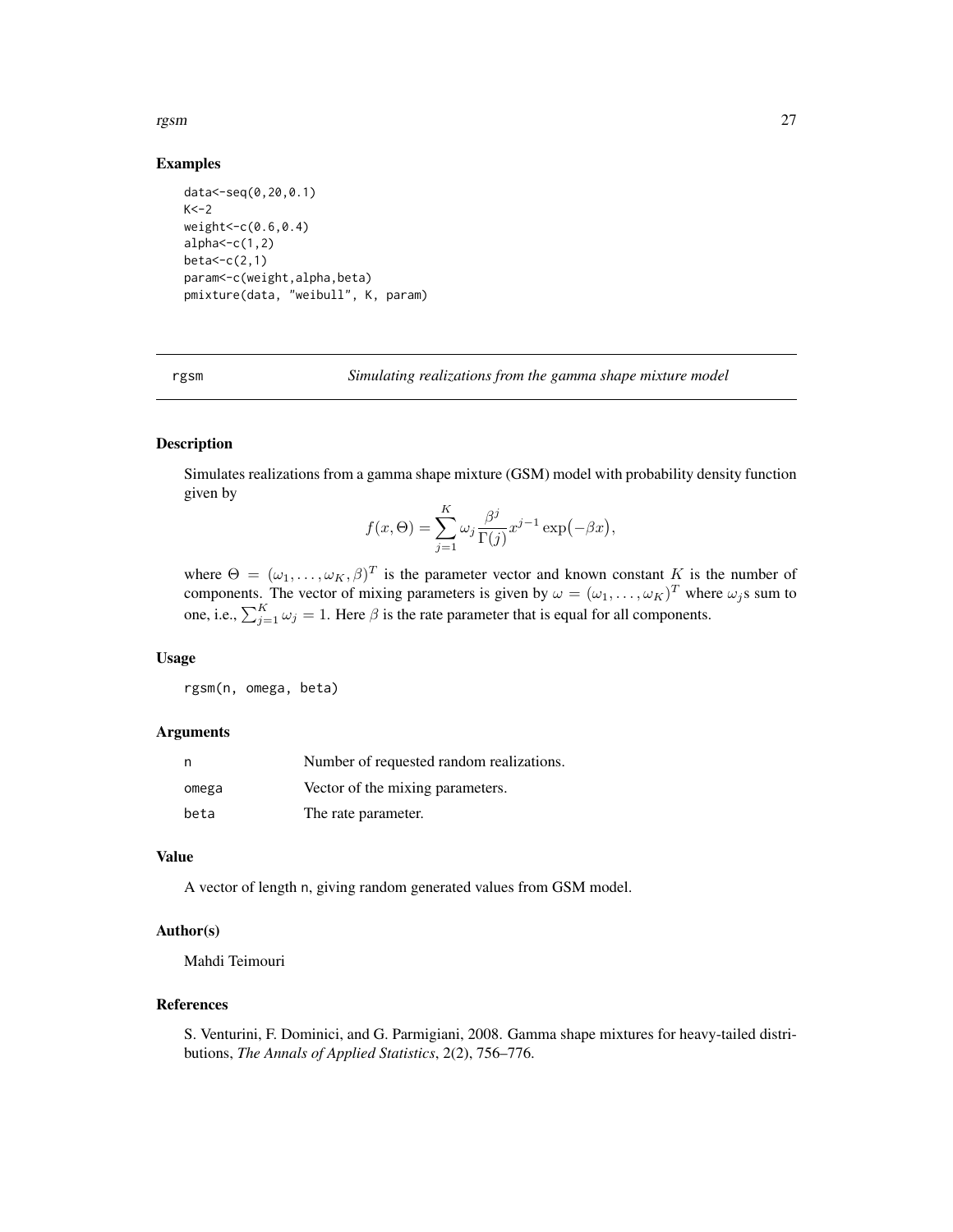<span id="page-27-0"></span>Examples

## n<-100 omega<-c(0.05, 0.1, 0.15, 0.2, 0.25, 0.25) beta<-2 rgsm(n, omega, beta)

rjsb *Simulating realizations from the Johnson's SB (JSB) distribution*

## Description

Simulates realizations from four-parameter JSB distribution with probability density function given by

$$
f(x|\Theta) = \frac{\delta \lambda}{\sqrt{2\pi}(x-\xi)(\lambda+\xi-x)} \exp\left\{-\frac{1}{2}\left[\gamma+\delta\log\left(\frac{x-\xi}{\lambda+\xi-x}\right)\right]^2\right\},\,
$$

where  $\xi < x < \lambda + \xi$ ,  $\Theta = (\delta, \gamma, \lambda, \xi)^T$  with  $\delta, \lambda > 0$ ,  $-\infty < \gamma < \infty$ , and  $-\infty < \xi < \infty$ .

## Usage

rjsb(n, param)

## Arguments

| n     | Number of requested random realizations.                               |
|-------|------------------------------------------------------------------------|
| param | Vector of the parameters $\delta$ , $\gamma$ , $\lambda$ , and $\xi$ . |

## Value

A vector of length n, giving random generated values from JSB distribution.

## Author(s)

Mahdi Teimouri

## Examples

```
n<-100
param<-c(delta<-1, gamma<-3, lambda<-12, xi<-5)
rjsb(n, param)
```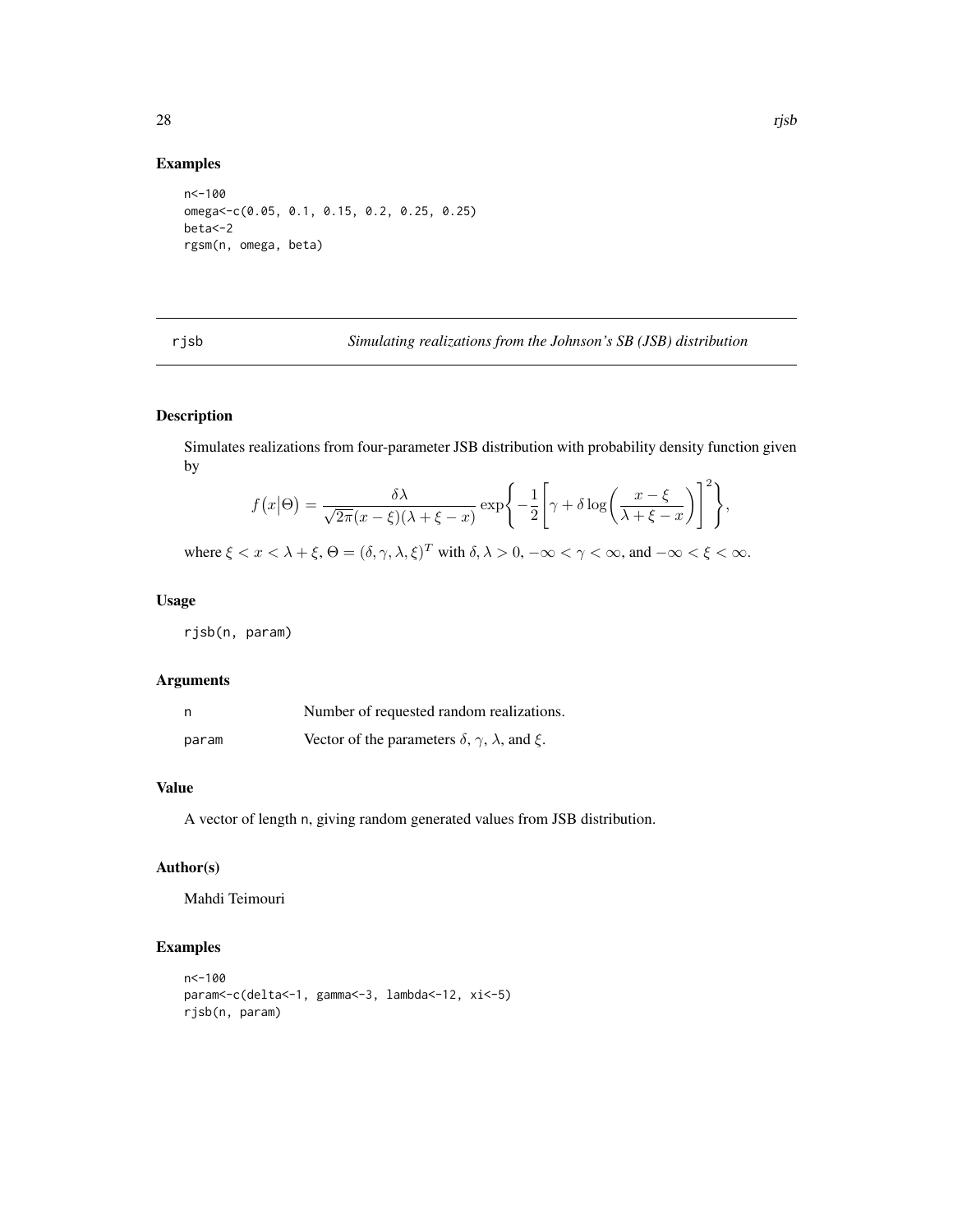<span id="page-28-0"></span>

#### Description

Generates iid realizations from the mixture model with pdf given by

$$
f(x, \Theta) = \sum_{j=1}^{K} \omega_j f(x, \theta_j),
$$

where K is the number of components,  $\theta_j$ , for  $j = 1, ..., K$  is parameter space of the j-th component, i.e.  $\theta_j = (\alpha_j, \beta_j)^T$ , and  $\Theta$  is the whole parameter vector  $\Theta = (\theta_1, \dots, \theta_K)^T$ . Parameters  $\alpha$  and  $\beta$  are the shape and scale parameters or both are the shape parameters. In the latter case, parameters  $\alpha$  and  $\beta$  are called the first and second shape parameters, respectively. We note that the constants  $\omega_j$ s sum to one, i.e.,  $\sum_{j=1}^K \omega_j = 1$ . The families considered for the cdf f include Birnbaum-Saunders, Burr type XII, Chen, F, Fr\'echet, Gamma, Gompertz, Log-normal, Log-logistic, Lomax, skew-normal, and Weibull.

#### Usage

rmixture(n, g, K, param)

#### Arguments

| n     | Number of requested random realizations.                                                                                                                                             |
|-------|--------------------------------------------------------------------------------------------------------------------------------------------------------------------------------------|
| g     | Name of the family including "birnbaum-saunders", "burrxii", "chen", "f",<br>"frechet", "gamma", "gompetrz", "log-normal", "log-logistic", "lomax",<br>"skew-normal", and "weibull". |
| K     | Number of components.                                                                                                                                                                |
| param | Vector of the $\omega$ , $\alpha$ , $\beta$ , and $\lambda$ .                                                                                                                        |

#### Details

For the skew-normal case,  $\alpha$ ,  $\beta$ , and  $\lambda$  are the location, scale, and skewness parameters, respectively.

## Value

A vector of length  $n$ , giving a sequence of random realizations from given mixture model.

#### Author(s)

Mahdi Teimouri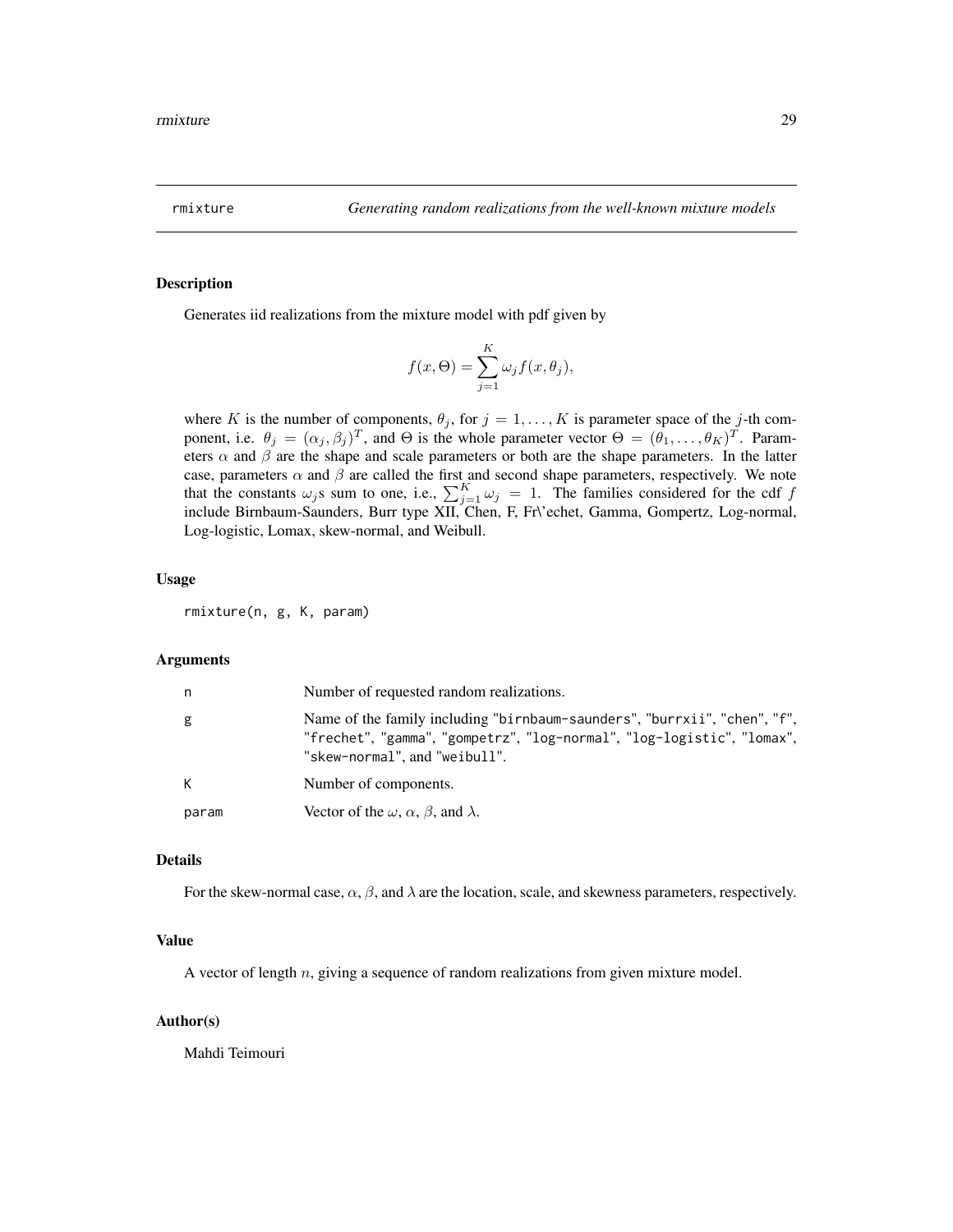#### 30 skewtreg

#### Examples

```
n<-50
K < -2weight<-c(0.3,0.7)
alpha < -c(1,2)beta<-c(2,1)
param<-c(weight,alpha,beta)
rmixture(n, "weibull", K, param)
```
skewtreg *Robust multiple linear regression modelling when error term follows a skew Student's* t *distribution*

#### Description

Robust multiple linear regression modelling with skew Student's t error term. The density function of skew Student's  $t$  is given by

$$
f(x,\Theta) = \frac{2}{\sigma}t(z;\nu)T\bigg(\lambda z\sqrt{\frac{\nu+1}{\nu+z^2}};\nu+1\bigg),\,
$$

where  $z = (x - \mu)/\sigma$ ,  $-\infty < \mu < \infty$  is the location parameter,  $\sigma > 0$  is the scale parameter, and  $-\infty < \lambda < \infty$  is the skewness parameter. Also,  $t(u, v)$  and  $T(u, v)$  denote the density and distribution functions of the Student's t distribution with  $\nu$  degrees of freedom at point u, respectively. If  $\lambda = 0$ , then the skew Student's t distribution turns into the ordinary Student's t distribution that is symmetric around  $\mu$ . Since Student's t is a heavy tailed distribution, it is so useful for regression analysis in presence of outliers.

#### Usage

```
skewtreg(y, x, Fisher=FALSE)
```
#### Arguments

| <b>V</b>     | vector of response variable.                                                                                                                                                                 |
|--------------|----------------------------------------------------------------------------------------------------------------------------------------------------------------------------------------------|
| $\mathsf{X}$ | vector or matrix of explanatory variable(s).                                                                                                                                                 |
| Fisher       | Either TRUE or FALSE. By default Fisher==FALSE; otherwise the observed<br>Fisher information matrix and asymptotic standard errors for estimated regres-<br>sion coefficients are evaluated. |

#### Value

A list of estimated regression coefficients, asymptotic standard error, corresponding p-values, estimated parameters of error term (skew Student's t), F statistic, R-square and adjusted R-square, and observed Fisher information matrix is given.

<span id="page-29-0"></span>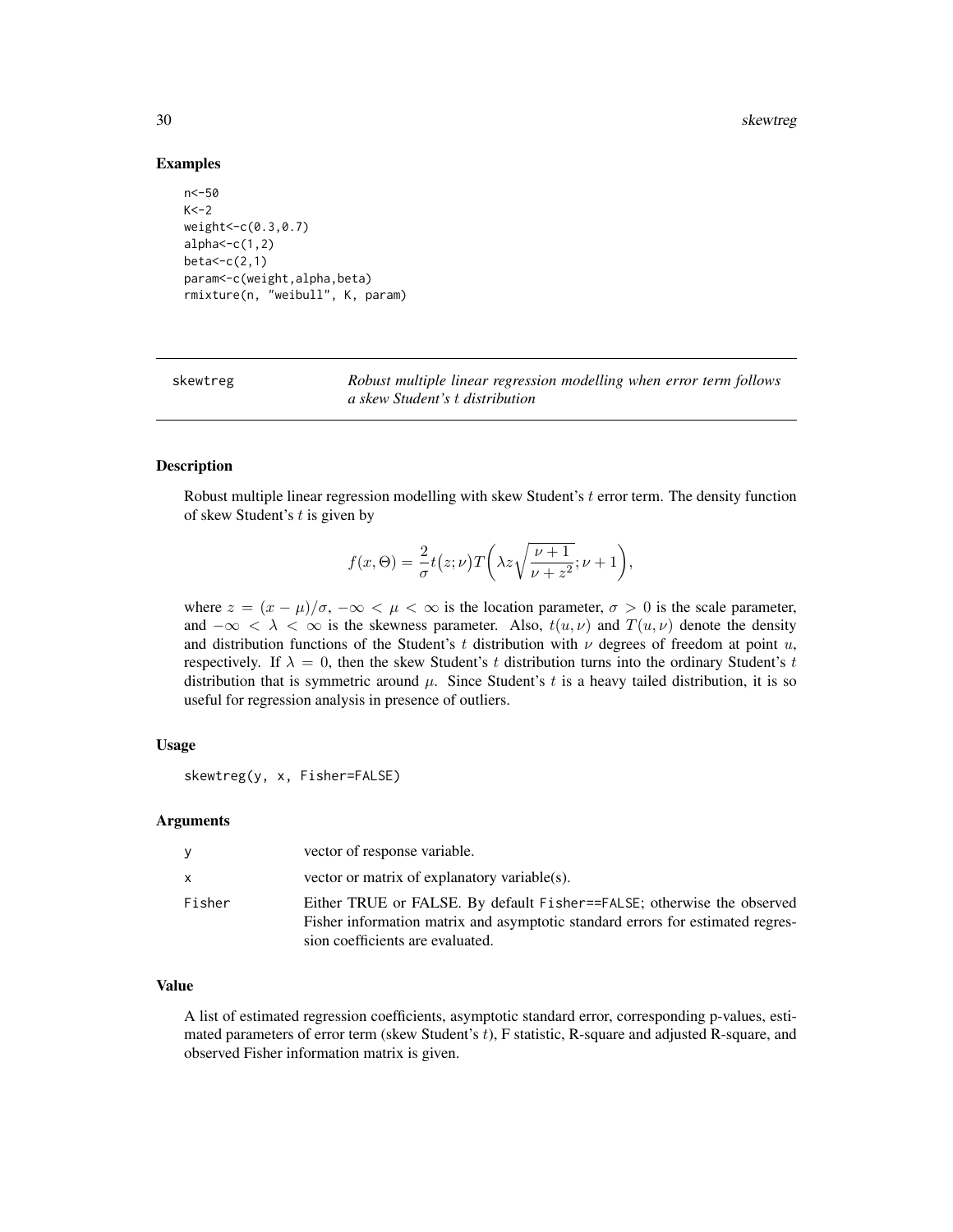#### <span id="page-30-0"></span> $SW$  31

## Author(s)

Mahdi Teimouri

## Examples

```
n<-20
x<-rnorm(n)
y<-2+2*x+rt(n,df=2)
skewtreg(y,x,Fisher=FALSE)
```
SW *Southern loblolly pine plantation*

## Description

Tree list from a U.S. Forest Service Forest Inventory and Analysis (FIA) plot PLT\_CN 259082471010854 measured in 2011 and represents a typical loblolly pine plantation.

## Usage

data(SW)

## Format

A data frame containing 18 trees (rows) and two columns. Columns are the trees' scientific name and diameter at breast height in inches.

welcome *Starting message when loading ForestFit*

## Description

It contains a welcome message for user of ForestFit.